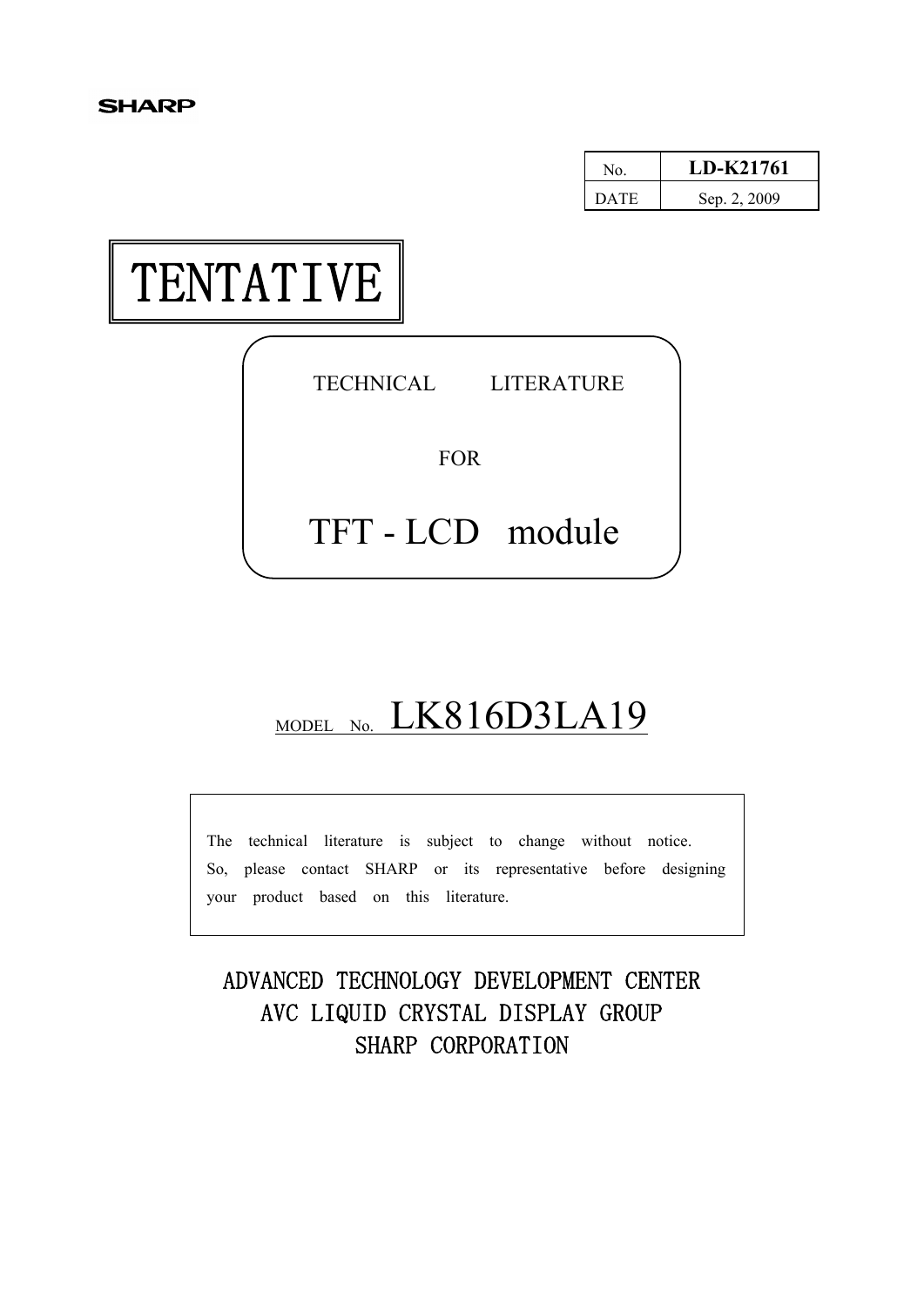## RECORDS OF REVISION

### LK816D3LA19

| ${\rm SPEC}$ No. | $\mathop{\mathrm{DATE}}$ | REVISED                  | $\operatorname{SUMMARY}$ |                          | $\operatorname{NOTE}$ |
|------------------|--------------------------|--------------------------|--------------------------|--------------------------|-----------------------|
|                  |                          | $\rm No.$                | $\mathop{\mathrm{PAGE}}$ |                          |                       |
| LD-K21761        | Sep. 2, 2009             | $\overline{\phantom{a}}$ | $\overline{\phantom{a}}$ | $\overline{\phantom{a}}$ | 1st. Issue            |
|                  |                          |                          |                          |                          |                       |
|                  |                          |                          |                          |                          |                       |
|                  |                          |                          |                          |                          |                       |
|                  |                          |                          |                          |                          |                       |
|                  |                          |                          |                          |                          |                       |
|                  |                          |                          |                          |                          |                       |
|                  |                          |                          |                          |                          |                       |
|                  |                          |                          |                          |                          |                       |
|                  |                          |                          |                          |                          |                       |
|                  |                          |                          |                          |                          |                       |
|                  |                          |                          |                          |                          |                       |
|                  |                          |                          |                          |                          |                       |
|                  |                          |                          |                          |                          |                       |
|                  |                          |                          |                          |                          |                       |
|                  |                          |                          |                          |                          |                       |
|                  |                          |                          |                          |                          |                       |
|                  |                          |                          |                          |                          |                       |
|                  |                          |                          |                          |                          |                       |
|                  |                          |                          |                          |                          |                       |
|                  |                          |                          |                          |                          |                       |
|                  |                          |                          |                          |                          |                       |
|                  |                          |                          |                          |                          |                       |
|                  |                          |                          |                          |                          |                       |
|                  |                          |                          |                          |                          |                       |
|                  |                          |                          |                          |                          |                       |
|                  |                          |                          |                          |                          |                       |
|                  |                          |                          |                          |                          |                       |
|                  |                          |                          |                          |                          |                       |
|                  |                          |                          |                          |                          |                       |
|                  |                          |                          |                          |                          |                       |
|                  |                          |                          |                          |                          |                       |
|                  |                          |                          |                          |                          |                       |
|                  |                          |                          |                          |                          |                       |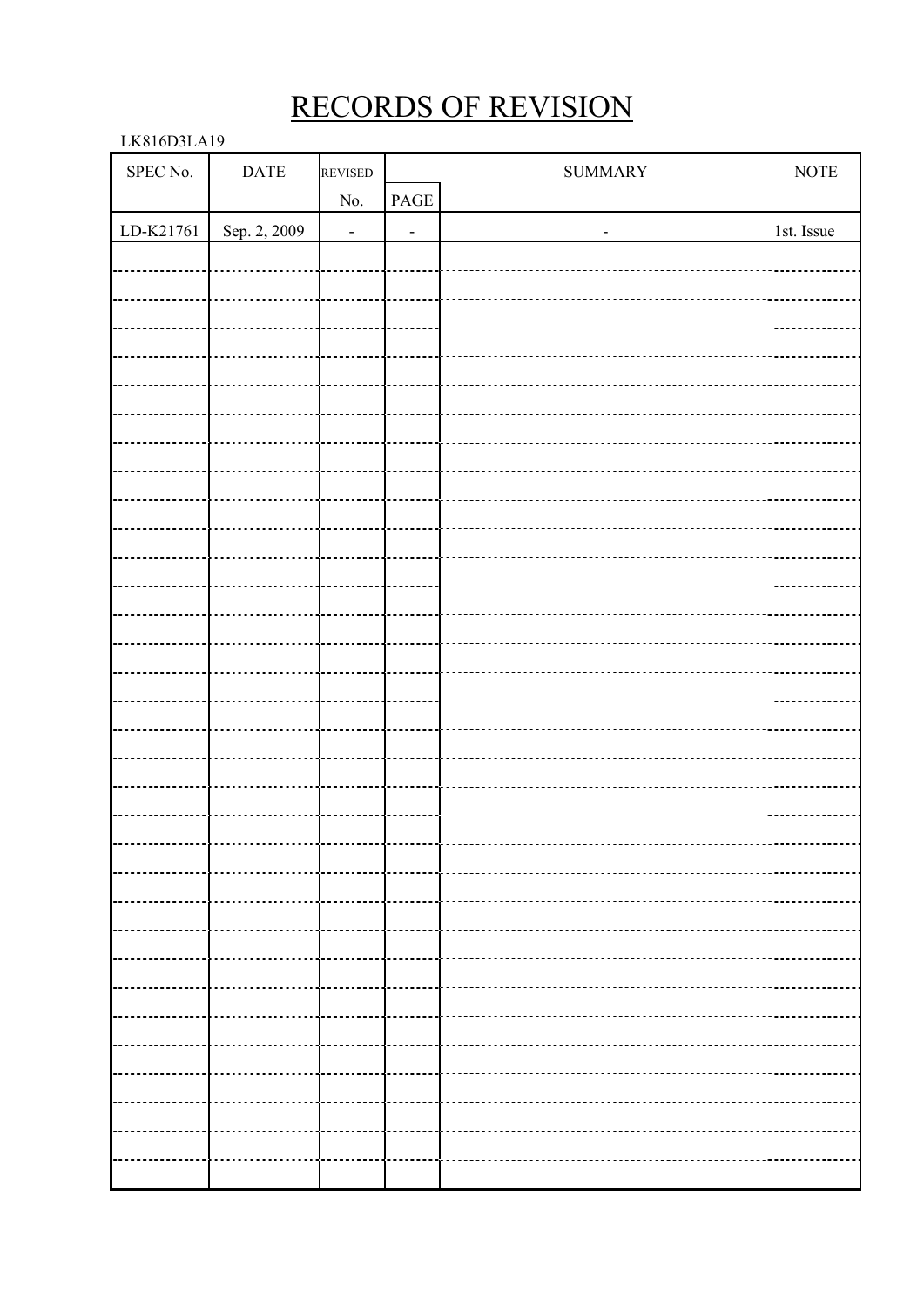#### **1. Application**

This technical literature applies to the color 81.6" TFT-LCD module LK816D3LA19.

\* These technical literature sheets are proprietary products of SHARP CORPORATION ("SHARP") and include materials protected under copyright of SHARP. Do not reproduce or cause any third party to reproduce them in any form or by any means, electronic or mechanical, for any purpose, in whole or in part, without the express written permission of SHARP.

- \* In case of using the device for applications such as control and safety equipment for transportation (aircraft, trains, automobiles, etc.), rescue and security equipment and various safety related equipment which require higher reliability and safety, take into consideration that appropriate measures such as fail-safe functions and redundant system design should be taken.
- \* Do not use the device for equipment that requires an extreme level of reliability, such as aerospace applications, telecommunication equipment (trunk lines), nuclear power control equipment and medical or other equipment for life support.
- \* SHARP assumes no responsibility for any damage resulting from the use of the device that does not comply with the instructions and the precautions specified in these technical literature sheets.
- \* Contact and consult with a SHARP sales representative for any questions about this device.

#### **2. Overview**

 This module is a color active matrix LCD module incorporating amorphous silicon TFT (Thin Film Transistor). It is composed of a color TFT-LCD panel, driver ICs, control circuit, power supply circuit, inverter circuit and back light system etc. Graphics and texts can be displayed on a  $1080 \times RGB \times 1920$  dots panel with 16-million-colors by using LVDS (Low Voltage Differential Signaling) to interface, +12V of DC supply voltages.

This module also includes the DC/AC inverter to drive the CCFT. (+24V of DC supply voltage)

And in order to improve the response time of LCD, this module applies the Over Shoot driving (O/S driving) technology for the control circuit .In the O/S driving technology, signals are being applied to the Liquid Crystal according to a pre-fixed process as an image signal of the present frame when a difference is found between image signal of the previous frame and that of the current frame after comparing them.

By using the captioned process, the image signals of this LCD module are being set so that image response can be completed within one frame, as a result, image blur can be improved and clear image performance can be realized.

| Parameter                    | Specifications                                         | Unit  |
|------------------------------|--------------------------------------------------------|-------|
| Display size                 | $1812.6$ (Diagonal)                                    | mm    |
|                              | (Diagonal)<br>81.9                                     | inch  |
| Active area                  | 1015.74 (H) x 1805.76 (V)                              | mm    |
| Pixel Format                 | 1080 (H) x 1920 (V)                                    |       |
|                              | $(1$ pixel = R + G + B dot)                            | pixel |
| Pixel pitch                  | $0.9405(H)$ x 0.9405 (V)                               | mm    |
| Pixel configuration          | R, G, B horizontal stripe                              |       |
| Display mode                 | Normally black                                         |       |
| Unit Outline Dimensions (*1) | 1094 (W) x 1879 (H) x $(81.9)(D)$                      | mm    |
| Mass                         | (64.8)                                                 | kg    |
| Surface treatment            | Anti glare, low reflection coating<br>Hard coating: 2H |       |
|                              |                                                        |       |

#### **3. Mechanical Specifications**

(\*1) Outline dimensions are shown in Fig.1.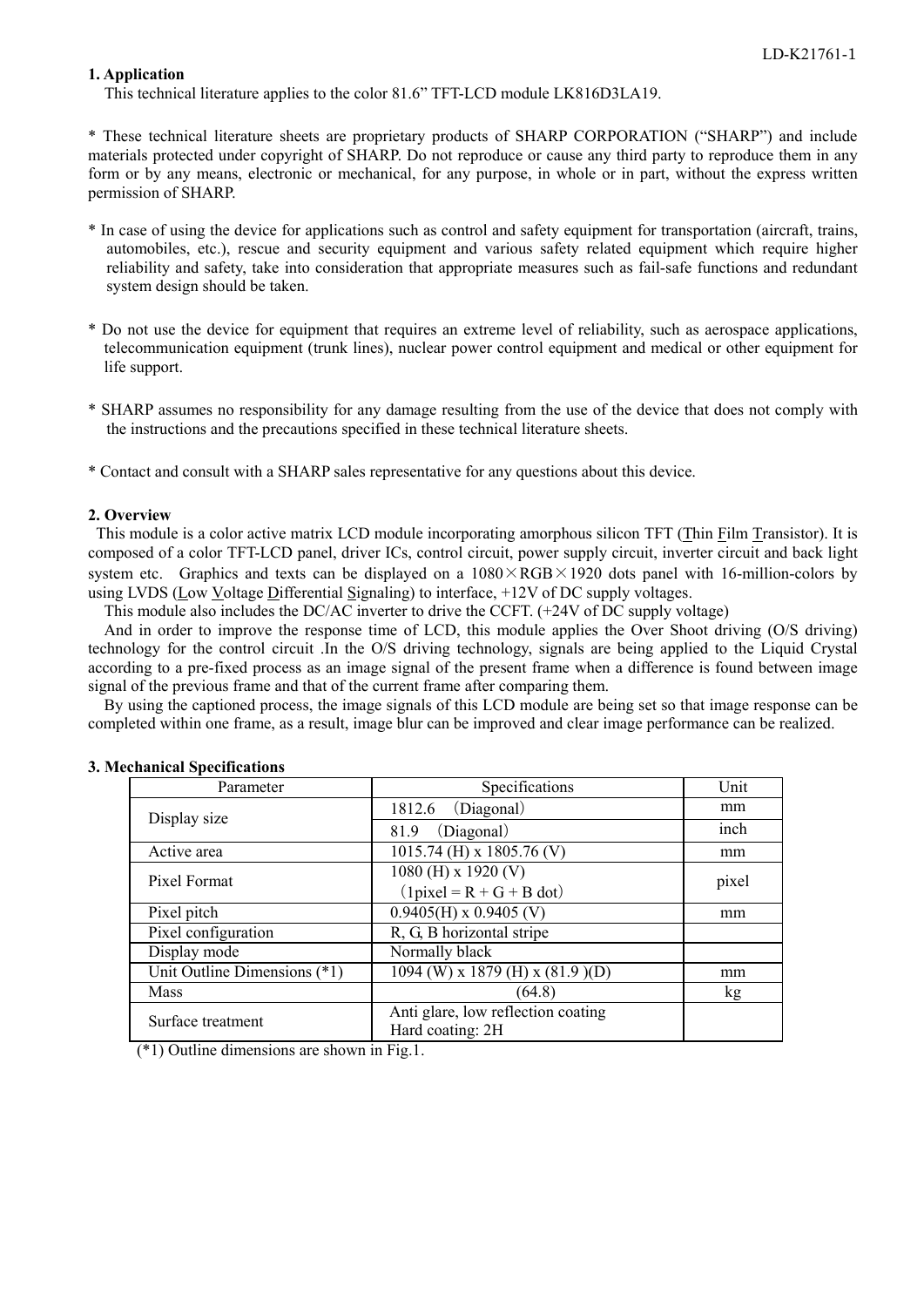### 㧠**. Input Terminals**

4-1. TFT panel driving

|                      | CN1 (Interface signals) | <b>CPWB</b><br>on                                                                      |                                   |
|----------------------|-------------------------|----------------------------------------------------------------------------------------|-----------------------------------|
|                      | Using connector         | : FI-RE51S-VF (Japan Aviation Electronics Ind., Ltd.)                                  |                                   |
|                      | Mating connector        | : FI-RE51HL (Japan Aviation Electronics Ind., Ltd.)                                    |                                   |
|                      | Mating LVDS transmitter | :THC63LVD1023B (THine) or equivalent device                                            |                                   |
| $\overline{Pin}$ No. | Symbol                  | Function                                                                               | Remark                            |
| 1                    | FRAME1                  | Frame frequency setting<br>H:60Hz L:50Hz                                               | Pull up $3.3V$ (by $2.0k\Omega$ ) |
| $\overline{2}$       | <b>TEMP0</b>            | Data3 of panel surface temperature[Note2,6]                                            | Pull up $3.3V$ (by $2.0k\Omega$ ) |
| 3                    | TEMP1                   | Data2 of panel surface temperature [Note2,6]                                           | Pull up $3.3V$ (by $2.0k\Omega$ ) |
| $\overline{4}$       | TEMP2                   | Data1 of panel surface temperature [Note2,6]                                           | Pull up $3.3V$ (by $2.0k\Omega$ ) |
| 5                    | H_TEMP_Error            | Error output at the ultra high temperature [Note 7]                                    |                                   |
|                      |                         | H: 3.3V (When protection function operates)                                            |                                   |
|                      |                         | L: 0V (At normal operation)                                                            |                                   |
| 6                    | $\rm U/D$               | Vertical shift direction[Note 4]                                                       | Pull down GND(by2.0k $\Omega$ )   |
| $\tau$               | <b>SELLVDS</b>          | Select LVDS data order [Note 3]                                                        | Pull up $3.3V$ (by $2.0k\Omega$ ) |
| 8                    | O/S SET                 | O/S operation setting H:O/S ON, L:O/S OFF                                              | Pull up $3.3V$ (by $2.0k\Omega$ ) |
|                      |                         | [Note $2,6$ ]                                                                          |                                   |
| 9                    | <b>INV</b> duty         | Invereter Brightness Control [Note 5]                                                  |                                   |
| 10                   | <b>INV ON/OFF</b>       | Inverter ON/OFF setting H:ON, L:OFF                                                    |                                   |
| 11                   | <b>GND</b>              | [Note $1$ ]                                                                            |                                   |
| 12                   | AIN0-                   | Aport (-)LVDS CH0 differential data input                                              |                                   |
| 13                   | $AIN0+$                 | Aport (+)LVDS CH0 differential data input                                              |                                   |
| 14                   | $AIN1-$                 | Aport (-)LVDS CH1 differential data input                                              |                                   |
| 15                   | $AIN1+$                 | Aport (+)LVDS CH1 differential data input                                              |                                   |
| 16                   | $AIN2-$                 | Aport (-)LVDS CH2 differential data input                                              |                                   |
| 17<br>18             | $AIN2+$                 | Aport (+)LVDS CH2 differential data input                                              |                                   |
| 19                   | <b>GND</b>              | [Note $1$ ]                                                                            |                                   |
| 20                   | ACK-                    | Aport LVDS Clock signal(-)                                                             |                                   |
| 21                   | $ACK+$                  | Aport LVDS Clock signal(+)<br>[Note $1$ ]                                              |                                   |
| 22                   | <b>GND</b><br>AIN3-     |                                                                                        |                                   |
| 23                   | $AIN3+$                 | Aport (-)LVDS CH3 differential data input<br>Aport (+)LVDS CH3 differential data input |                                   |
| 24                   | Reserved                | It is required to set non-connection (OPEN).                                           |                                   |
| 25                   | Reserved                | It is required to set non-connection (OPEN).                                           |                                   |
| 26                   | <b>GND</b>              | [Note $1$ ]                                                                            |                                   |
| 27                   | <b>GND</b>              | [Note $1$ ]                                                                            |                                   |
| 28                   | BIN0-                   | Bport (-)LVDS CH0 differential data input                                              |                                   |
| 29                   | $BIN0+$                 | Bport (+)LVDS CH0 differential data input                                              |                                   |
| 30                   | BIN1-                   | Bport (-)LVDS CH1 differential data input                                              |                                   |
| 31                   | $BIN1+$                 | Bport (+)LVDS CH1 differential data input                                              |                                   |
| 32                   | BIN2-                   | Bport (-)LVDS CH2 differential data input                                              |                                   |
| 33                   | $BIN2+$                 | Bport (+)LVDS CH2 differential data input                                              |                                   |
| 34                   | <b>GND</b>              | [Note 1]                                                                               |                                   |
| 35                   | BCK-                    | Bport LVDS Clock signal(-)                                                             |                                   |
| 36                   | $BCK+$                  | Bport LVDS Clock signal(+)                                                             |                                   |
| 37                   | <b>GND</b>              | [Note $1$ ]                                                                            |                                   |
| 38                   | BIN3-                   | Bport (-)LVDS CH3 differential data input                                              |                                   |
| 39                   | $BIN3+$                 | Bport (+)LVDS CH3 differential data input                                              |                                   |
| 40                   | Reserved                | It is required to set non-connection (OPEN).                                           |                                   |
| 41                   | Reserved                | It is required to set non-connection (OPEN).                                           |                                   |
| 42                   | <b>GND</b>              | [Note $1$ ]                                                                            |                                   |
| 43                   | <b>GND</b>              | [Note $1$ ]                                                                            |                                   |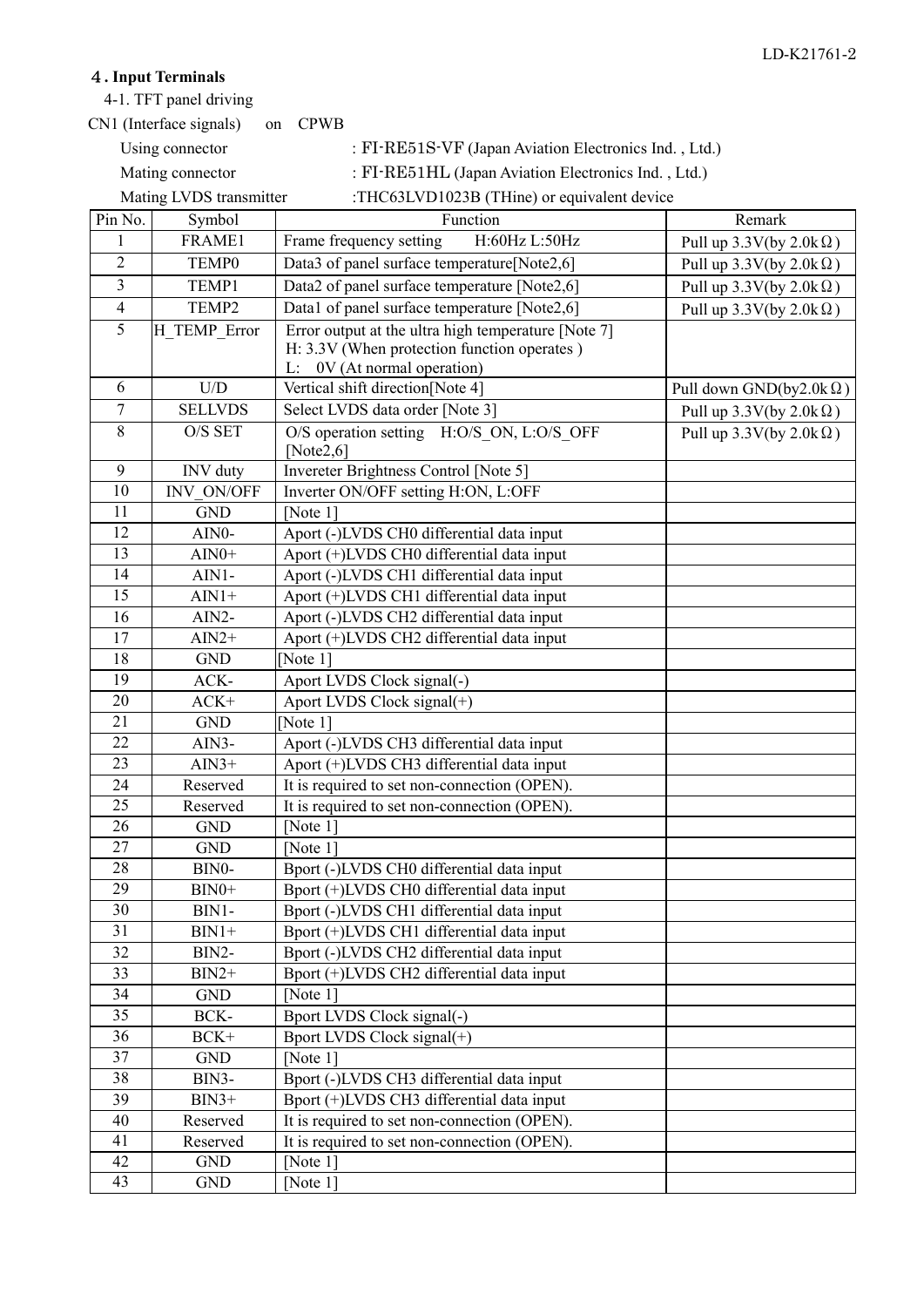| 44 | GND | [Note $1$ ]                                  |
|----|-----|----------------------------------------------|
| 45 | GND | [Note $1$ ]                                  |
| 46 | GND | [Note $1$ ]                                  |
| 47 | NC  | It is required to set non-connection (OPEN). |
| 48 | NC  | It is required to set non-connection (OPEN). |
| 49 | NC  | It is required to set non-connection (OPEN). |
| 50 | NC  | It is required to set non-connection (OPEN). |
| 51 | NC  | It is required to set non-connection (OPEN). |

#### CN2 on CPWB

### Using connector : SM04B-PASS-TBT (J.S.T. Mfg Co., Ltd.) Mating connector : PAP-04V-S (J.S.T. Mfg Co.,Ltd.)

| Pin No. | Symbol     | Function               | Remark |
|---------|------------|------------------------|--------|
|         | VCC        | $+12V$ Power Supply    |        |
|         | <b>VCC</b> | $+12V$<br>Power Supply |        |
|         | <b>GND</b> | <b>GND</b>             |        |
|         | <b>GND</b> | <b>GND</b>             |        |

#### Interface block diagram



Corresponding Transmitter: THC63LVD1023B (THine) or equivalent device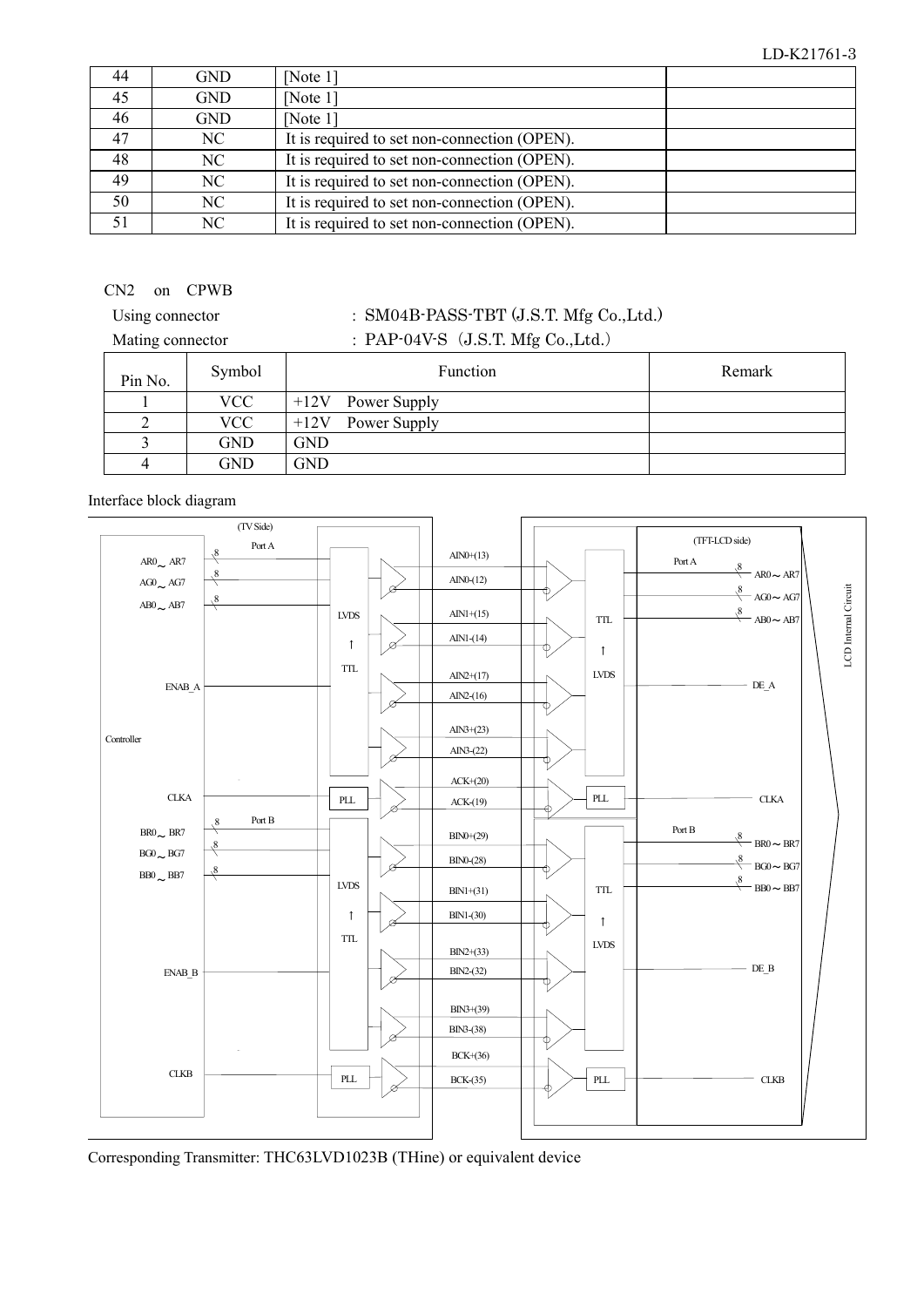-Block Diagram (LCD Module)

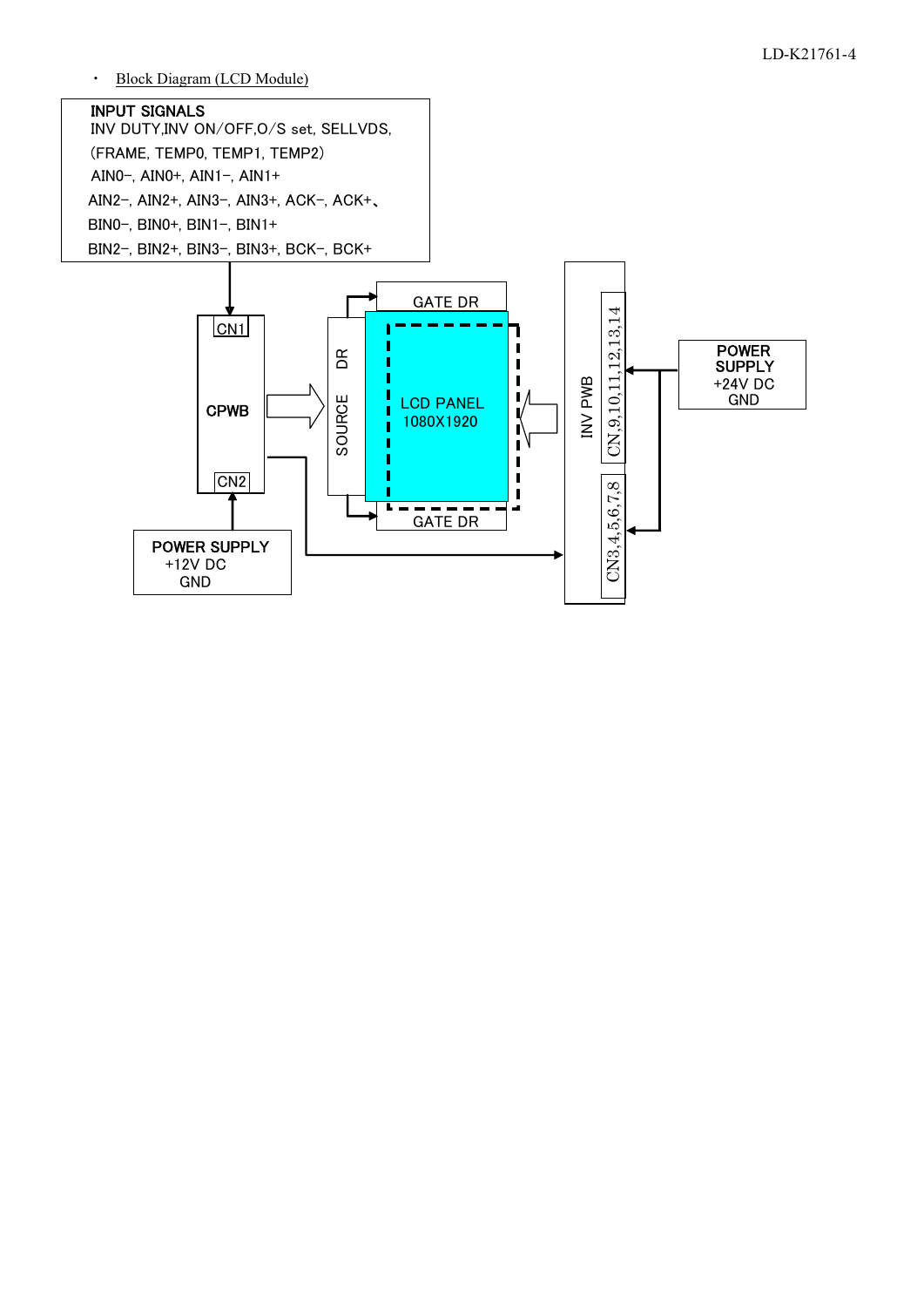[Note1] GND of a liquid crystal panel drive part has connected with a module chassis. [Note2] In case of O/S set setting "0"(O/S\_OFF), it should be set the Temp0~2 to "0". [Note 3] LVDS data order

| Transmitter     | $SELLVDS = "L"(GND)$ | $SELLVDS = "H"(3.3V)$ or Open |
|-----------------|----------------------|-------------------------------|
| Data            | LVDS data            | LVDS data                     |
| TA <sub>0</sub> | R0(LSB)              | R2                            |
| TA1             | R1                   | R <sub>3</sub>                |
| TA <sub>2</sub> | R2                   | R4                            |
| TA3             | R <sub>3</sub>       | R <sub>5</sub>                |
| TA4             | R4                   | R <sub>6</sub>                |
| TA5             | R <sub>5</sub>       | R7(MSB)                       |
| TA6             | G0(LSB)              | G2                            |
| TB <sub>0</sub> | G1                   | G <sub>3</sub>                |
| TB1             | G2                   | G <sub>4</sub>                |
| TB <sub>2</sub> | G <sub>3</sub>       | G <sub>5</sub>                |
| TB3             | G4                   | G <sub>6</sub>                |
| TB4             | $\overline{G5}$      | G7(MSB)                       |
| TB5             | B0(LSB)              | B2                            |
| TB6             | B1                   | B <sub>3</sub>                |
| TC <sub>0</sub> | B2                   | <b>B4</b>                     |
| TC1             | B <sub>3</sub>       | B <sub>5</sub>                |
| TC <sub>2</sub> | <b>B4</b>            | <b>B6</b>                     |
| TC <sub>3</sub> | B <sub>5</sub>       | B7(MSB)                       |
| TC4             | NA                   | NA                            |
| TC5             | $\overline{NA}$      | $\overline{NA}$               |
| TC <sub>6</sub> | $DE(*)$              | $DE(*)$                       |
| TD <sub>0</sub> | R <sub>6</sub>       | R0(LSB)                       |
| TD1             | R7(MSB)              | R1                            |
| TD <sub>2</sub> | $\overline{G6}$      | G0(LSB)                       |
| TD3             | G7(MSB)              | G1                            |
| TD4             | <b>B6</b>            | B0(LSB)                       |
| TD5             | B7(MSB)              | B1                            |
| TD <sub>6</sub> | <b>NA</b>            | <b>NA</b>                     |

NA: Not Available

DE: Display Enable

(\*) Since the display position is prescribed by the rise of DE (Display Enable) signal, please do not fix DE signal during operation at "High".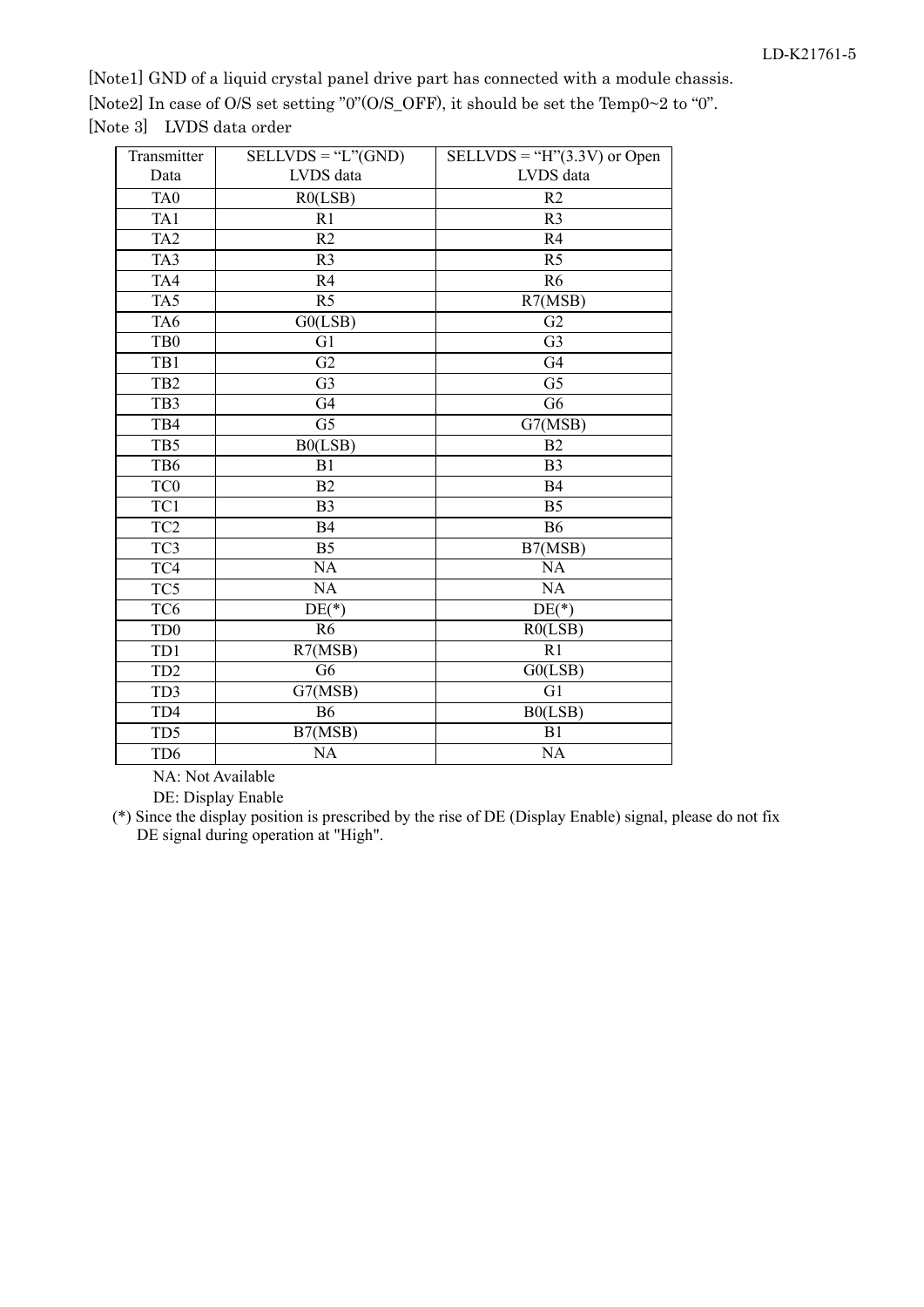



DE: Display Enable

NA: Not Available (Fixed Low)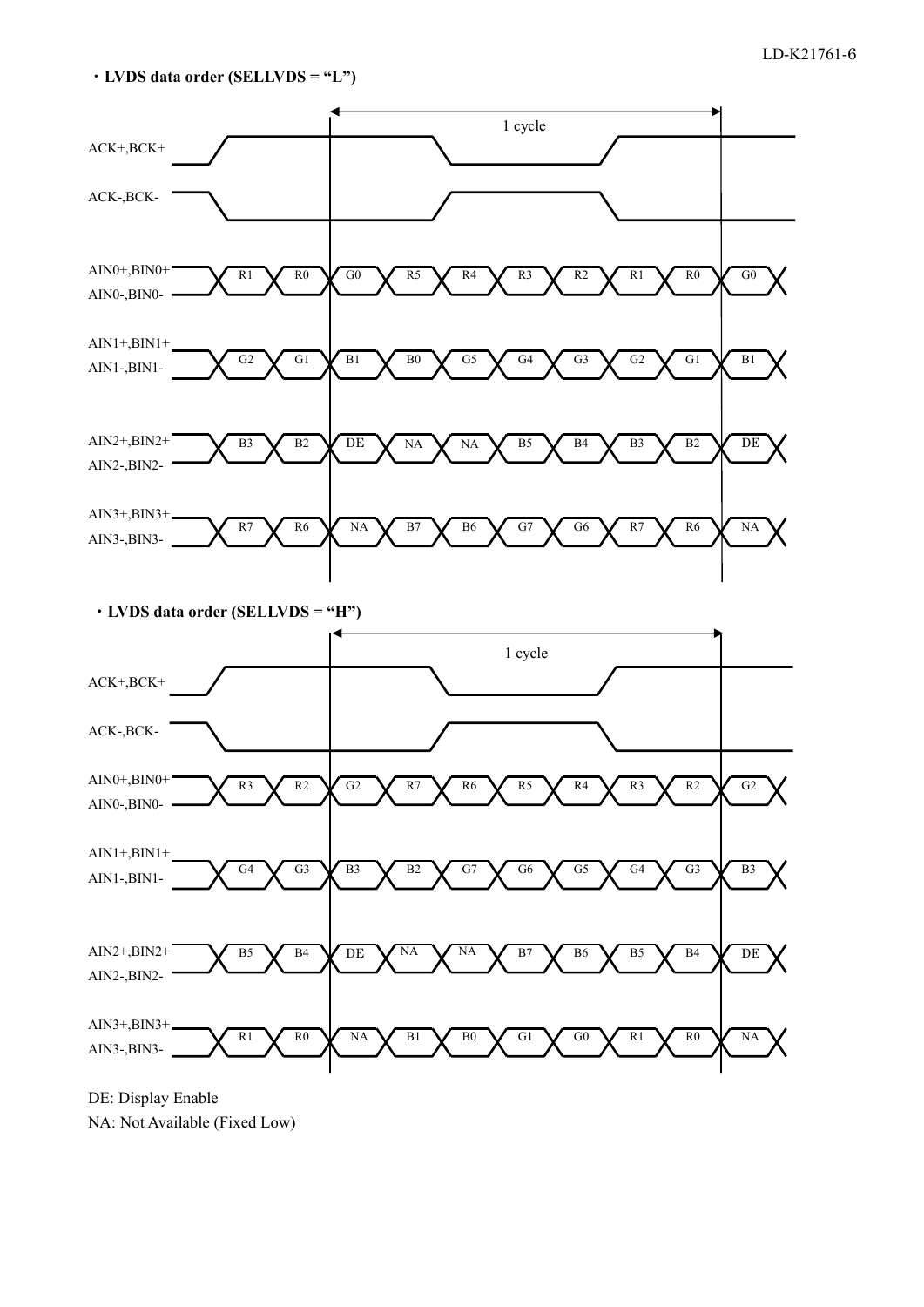#### [Note 4]Display reversal function



[Note 5] Brightness Control (Pulse PWM Dimming) Pin No. 9 is used for the control of the PWM duty with input pulse.



 $Ta = 25^{\circ}C$ 

|                            |              | <b>MIN</b> | TVD                      | MAX | Kemark |
|----------------------------|--------------|------------|--------------------------|-----|--------|
| Pulse signal               | Гт т.<br>Hzi | 140        | $165\,$                  | 350 |        |
| $\rm (t/T)$<br><b>DUTY</b> | [%]          | 20         | $\overline{\phantom{0}}$ | 100 |        |

<sup>[</sup>Note] There is a case that lamp mura may happen, depending on ambient temperature, in dimming. Minimum dimming level should be set according to your evaluation of actual display performance. (Minimum duty  $60\%$  at below  $15^{\circ}$ C)

#### [Note 6] O/S Setting **(TBD)**

According as the surface temperature of the panel, enter the optimum 3 bit signal into pin No.2,3,4. Measuring the correlation between detected temperature by the sensor on PWB in users side and actual surface temperature of panel at center, convert the temperature detected by the sensor to the surface temperature of panel to enter the 3 bit temperature data.

|         |            | Surface temperature of panel |           |           |           |           |           |           |
|---------|------------|------------------------------|-----------|-----------|-----------|-----------|-----------|-----------|
| Pin no. | $(0-5)$ °C | $(5-10)$                     | $(10-15)$ | $(15-20)$ | $(20-25)$ | $(25-30)$ | $(30-35)$ | $(35)$ °C |
|         |            | $\sim$                       | $\sim$    | $\sim$    | $\circ$   | $\circ$   | $\sim$    | and above |
|         |            |                              |           |           |           |           |           |           |
|         |            |                              |           |           |           |           |           |           |
|         |            |                              |           |           |           |           |           |           |

\*0: Low level voltage (GND) 1: High level voltage(3.3V)

\*For overlapping temperatures (such as  $5^{\circ}C,10^{\circ}C,15^{\circ}C,20^{\circ}C,25^{\circ}C,30^{\circ}C,35^{\circ}C$ ) select the optimum parameter, judging from the actual picture image.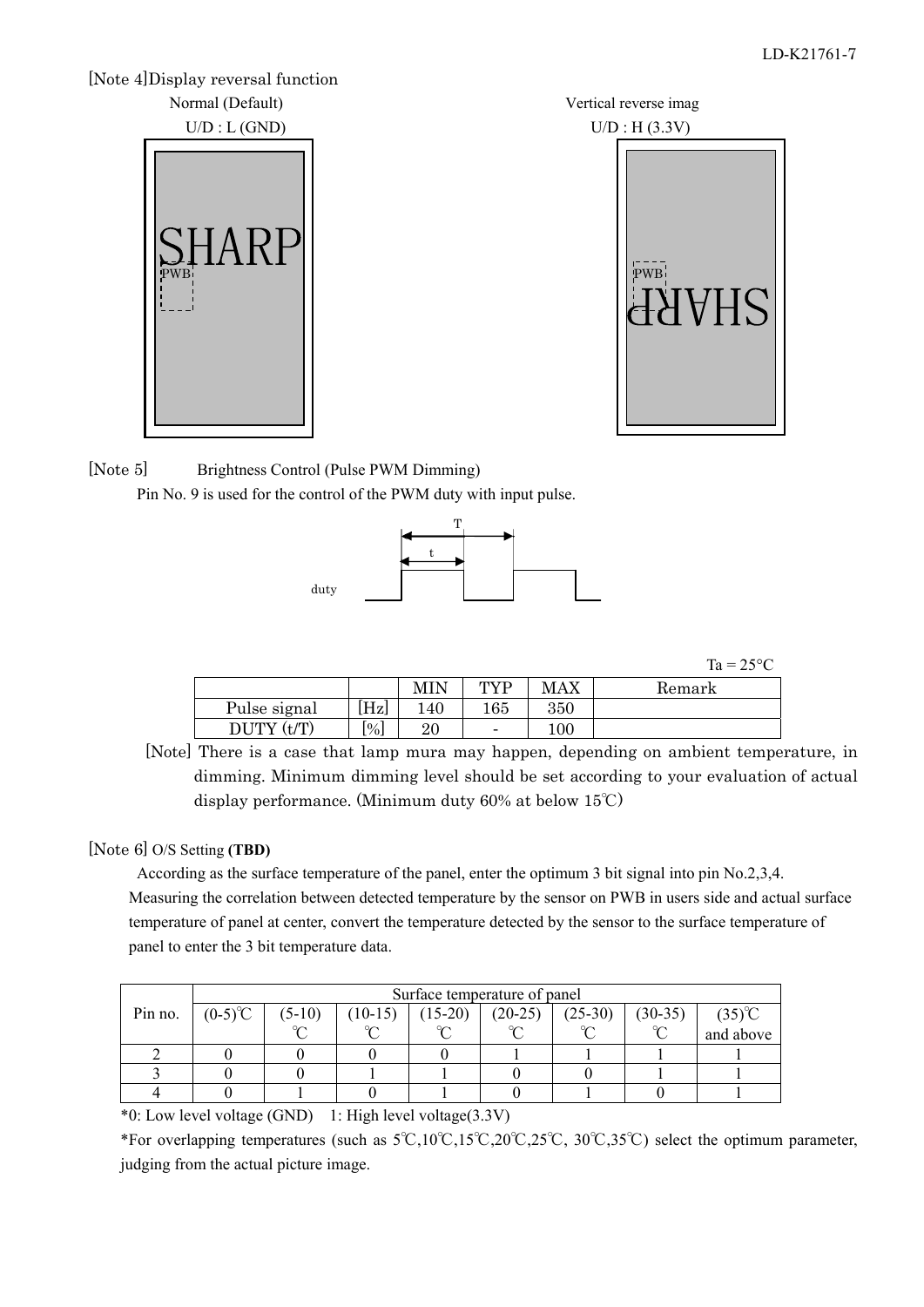[Note 7] Error output at the ultra high temperature

For the protection of the module C\_PWB decreases DUTY of PWM of the inverter to 30% forcibly when the temperature of the module is more than  $(85)$  °C. Duty of PWM of the inverter returns to a normal state afterwards when the temperature of the module is less than (55)  $^{\circ}$ C.

Error output is Low(0V) at normal state . Error output becomes High (3.3V) when protection function operates.

#### 4-2. Backlight driving

Inverter connecter1 (+24V DC power supply and inverter control)

## CN3, CN4, CN5, CN6, CN7, CN8 (Inverter Power input Pin layout)

Using connector: S14B-PH-K-S (LF) (J.S.T. Mfg Co.,Ltd.)

| Mating connector: PHR-14 (J.S.T. Mfg Co., Ltd.) |                         |                        |  |  |
|-------------------------------------------------|-------------------------|------------------------|--|--|
| Pin No.                                         | Symbol                  | Function               |  |  |
| 1                                               | V <sub>INV</sub>        | $+24V$                 |  |  |
| 2                                               | V <sub>INV</sub>        | $+24V$                 |  |  |
| 3                                               | V <sub>INV</sub>        | $+24V$                 |  |  |
| $\overline{4}$                                  | <b>V</b> <sub>INV</sub> | $+24V$                 |  |  |
| 5                                               | V <sub>INV</sub>        | $+24V$                 |  |  |
| 6                                               | GND                     | GND                    |  |  |
| 7                                               | GND                     | <b>GND</b>             |  |  |
| 8                                               | GND                     | GND                    |  |  |
| 9                                               | GND                     | GND                    |  |  |
| 10                                              | GND                     | GND                    |  |  |
| 11                                              | Reserved                | It is required to set  |  |  |
|                                                 |                         | non-connection (OPEN). |  |  |
| 12                                              | Reserved                | It is required to set  |  |  |
|                                                 |                         | non-connection (OPEN). |  |  |
| 13                                              | Reserved                | It is required to set  |  |  |
|                                                 |                         | non-connection (OPEN). |  |  |
| 14                                              | Reserved                | It is required to set  |  |  |
|                                                 |                         | non-connection (OPEN). |  |  |

Inverter connecter2 (+24V DC power supply)

CN9, CN10, CN11, CN12, CN13, CN14 (Inverter Power input Pin layout)

Using connector: S12B-PH-K-S(LF) (J.S.T. Mfg Co.,Ltd.)

| Pin No. | Symbol                  | Function              |
|---------|-------------------------|-----------------------|
|         | <b>VINV</b>             | $+24V$                |
| 2       | Vinv                    | $+24V$                |
| 3       | <b>V</b> <sub>INV</sub> | $+24V$                |
| 4       | <b>V</b> <sub>INV</sub> | $+24V$                |
| 5       | <b>VINV</b>             | $+24V$                |
| 6       | <b>GND</b>              | <b>GND</b>            |
|         | <b>GND</b>              | <b>GND</b>            |
| 8       | <b>GND</b>              | <b>GND</b>            |
| 9       | <b>GND</b>              | <b>GND</b>            |
| 10      | <b>GND</b>              | <b>GND</b>            |
| 11      | Reserved                | It is required to set |
|         |                         | non-connection (OPEN) |
| 12      | Reserved                | It is required to set |
|         |                         | non-connection (OPEN) |

..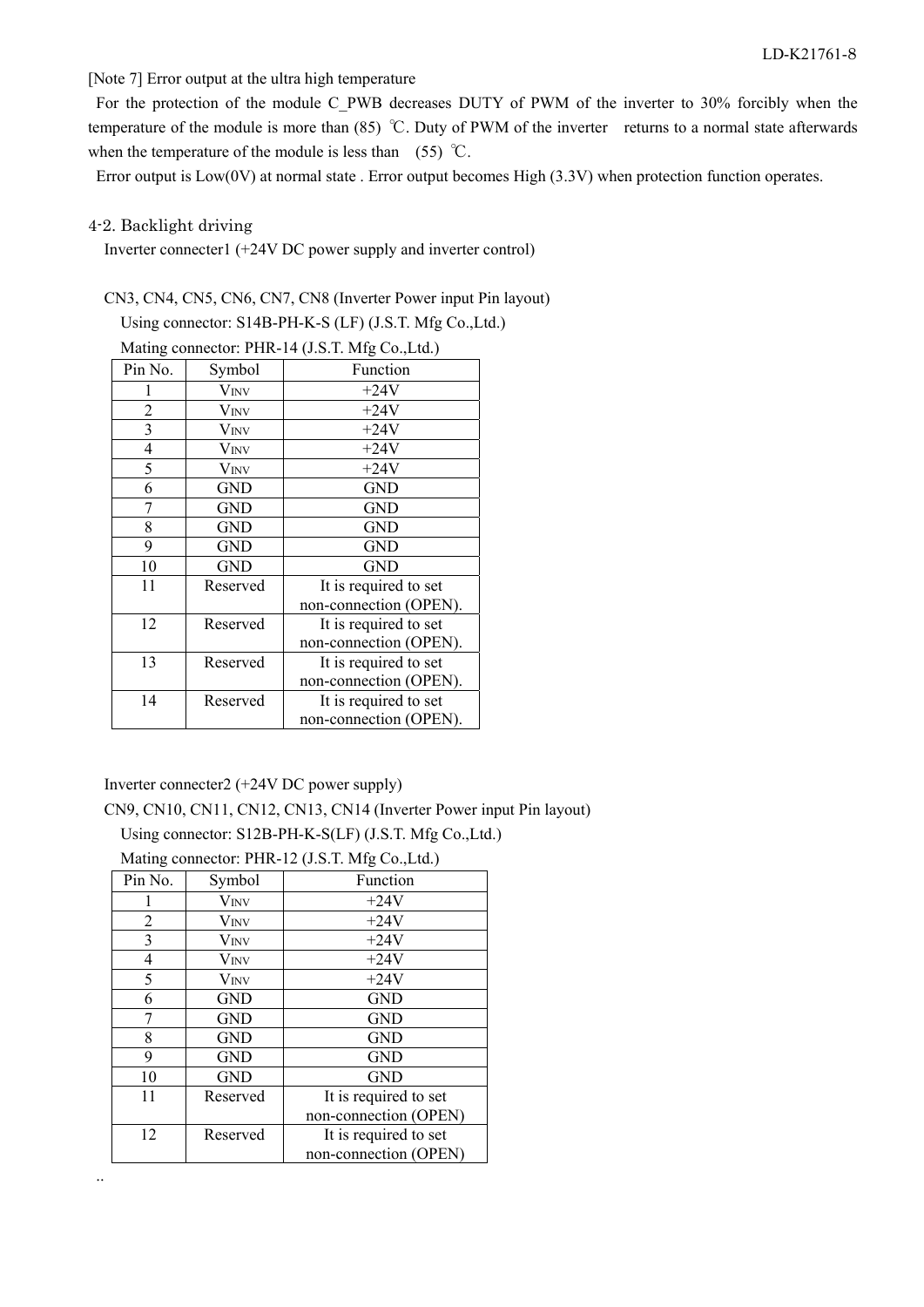#### 4-3. The back light system characteristics

The back light system is direct type with 120 CCFTs (Cold Cathode Fluorescent Tube).

The characteristics of the lamp are shown in the following table.

The value mentioned below is at the case of one CCFT.

| ltem        | iymbol   | Vlın | –<br>$V$ r<br>'ω.           | May                      | $\sim$ $\sim$<br>'nn |          |
|-------------|----------|------|-----------------------------|--------------------------|----------------------|----------|
| $\sim$<br>. | –<br>. . |      | $\sim$ $\sim$ $\sim$ $\sim$ | $\overline{\phantom{a}}$ | - -<br>Hour          | Ωte<br>w |

[Note]  $\cdot$  Lamp life time is defined as the time when brightness becomes 50% of the original value

in the continuous operation under the condition of Ta=25  $\degree$ C and brightness control(duty=100%).

Above value is applicable when the long side of LCD module is placed vertically

(Portrait position).

#### **5. Absolute Maximum Ratings**

| Parameter                            | Symbol                                    | Condition          | Ratings            | Unit          | Remark                                    |
|--------------------------------------|-------------------------------------------|--------------------|--------------------|---------------|-------------------------------------------|
| Input voltage<br>(for Control)       | Vī                                        | Ta=25 $^{\circ}$ C | $-0.3 \sim 3.6$    | V             | [Note $1$ ]                               |
| 12V supply voltage<br>(for Control)  | <b>VCC</b>                                | Ta=25 $^{\circ}$ C | $0 \sim +14$       | V             |                                           |
| Input voltage<br>(for Inverter)      | <b>INV</b> duty<br>INV <sub>on</sub> /off | Ta=25 $^{\circ}$ C | $0 \sim +6$        | V             |                                           |
| 24V supply voltage<br>(for Inverter) | $V_{INV}$                                 | Ta=25 $^{\circ}$ C | $0 \sim +27$       | V             |                                           |
| Storage temperature                  | <b>Tstg</b>                               |                    | $-20 \sim +60$     | $\mathcal{C}$ | [Note $2$ ]<br>[Note 3]                   |
| Operation temperature<br>(Ambient)   | Topa                                      |                    | $(-10) \sim (+35)$ | $\mathcal{C}$ | [Note $3$ ]<br>[Note $4$ ]<br>[Note $5$ ] |

[Note 1]Frame, SELLVDS, O/S set, Temp1, Temp2, Temp3

[Note 2]Humidity 95%RH Max.(Ta $\leq 40^{\circ}$ C)

Maximum wet-bulb temperature at 39 °C or less.(Ta>40 °C) / No condensation.

[Note 3] Temperature Uniformity :10 °C Max.

[Note 4] Glass surface temperature :  $55\degree$  °C Max,

[Note 5] The temperature when the lamps are turned on should be  $(0) \sim (+35)$ °C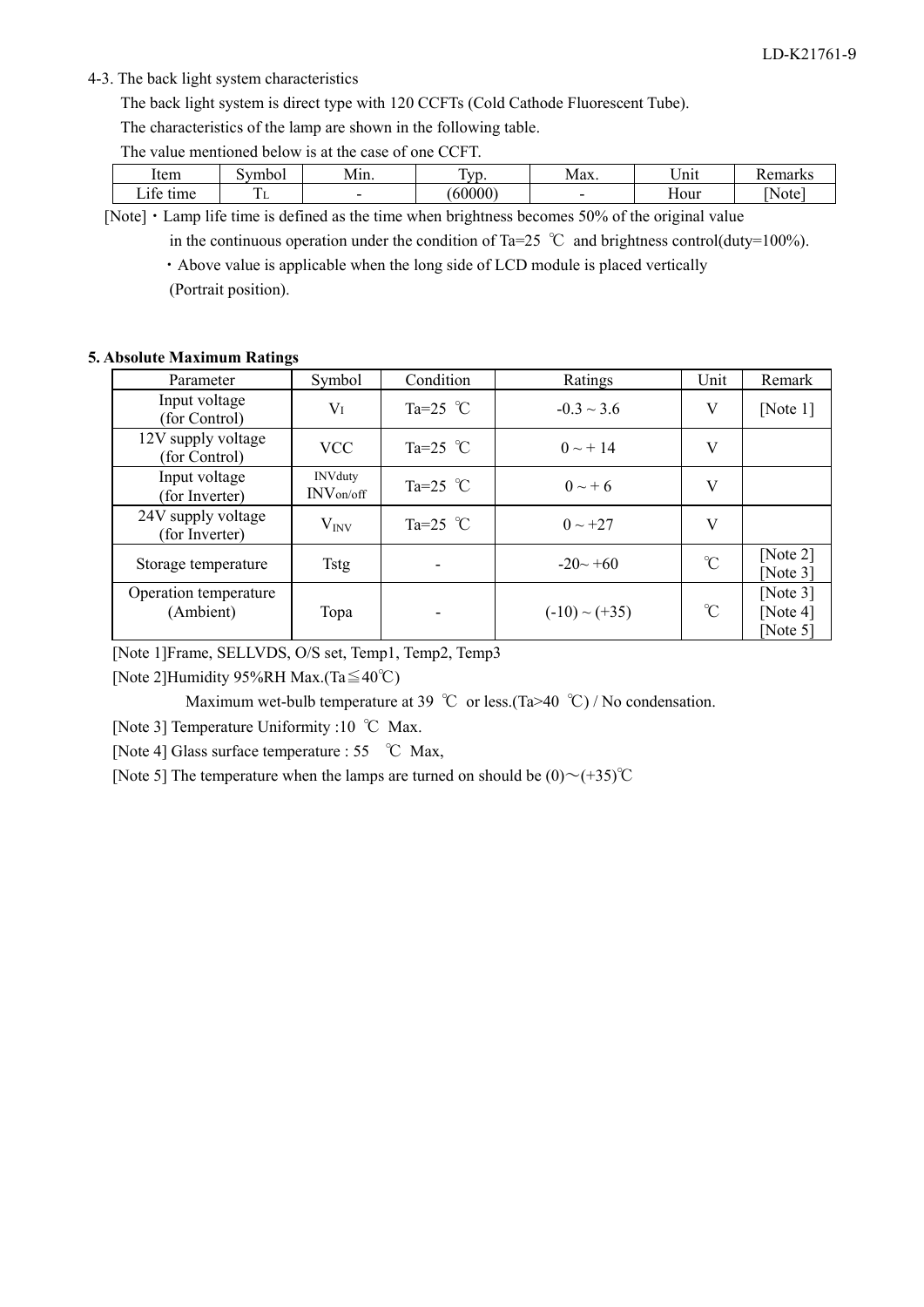#### **6. Electrical Characteristics**

6-1. Control circuit driving  $\arctan 25^\circ \text{C}$ 

|                                     | Parameter |                | Symbol                | Min.   | Typ.  | Max.   | Uniit      | Remark             |
|-------------------------------------|-----------|----------------|-----------------------|--------|-------|--------|------------|--------------------|
| $+12V$ supply                       |           | Supply voltage | Vcc                   | (11.4) | 12.0  | (12.5) | V          | [Note $1$ ]        |
| voltage                             |           | Current        | <b>Icc</b>            |        | (0.9) | (1.5)  | A          | [Note $2,3$ ]      |
| Permissible input ripple<br>voltage |           |                | <b>VRP</b>            |        |       | 100    | $mV_{P-P}$ | $Vec = +12.0V$     |
| Differential input                  |           | High           | $V$ TH                |        |       | 100    | mV         | $V_{CM} = +1.2V$   |
| threshold voltage                   |           | Low            | $\rm V_{TL}$          | $-100$ |       |        | mV         | [Note $4$ ]        |
| Input Low voltage                   |           |                | $V_{IL}$              |        |       | 0.8    | V          | [Note 5]           |
| Input High voltage                  |           |                | V <sub>IH</sub>       | (2.0)  | 3.3   | 3.5    | V          |                    |
| Input leak current (High)           |           |                | Iін                   |        |       | (40)   |            | $V = 3.3V$         |
|                                     |           |                |                       |        |       |        | μA         | [Note $5$ ]        |
| Input leak current (Low)            |           |                | $\overline{\text{I}}$ |        |       | (400)  |            | $V_I = 0V$         |
|                                     |           |                |                       |        |       |        | μA         | [Note $5$ ]        |
| Terminal resistor                   |           |                | $R_{\rm T}$           |        | (100) |        | Ω          | Differential input |

[Note]VCM: Common mode voltage of LVDS driver.

#### [Note 1]



Data1:ACK±,AIN0±,AIN1±, AIN2±, AIN3±, BCK±,BIN0±,BIN1±, BIN2±, BIN3±

Data2:SELLVDS, Frame, O/Sset, Temp0,1,2

About the relation between data input and back light lighting, please base on the above-mentioned input sequence. When back light is switched on before panel operation or after a panel operation stop, it may not display normally. But this phenomenon is not based on change of an incoming signal, and does not give damage to a liquid crystal display.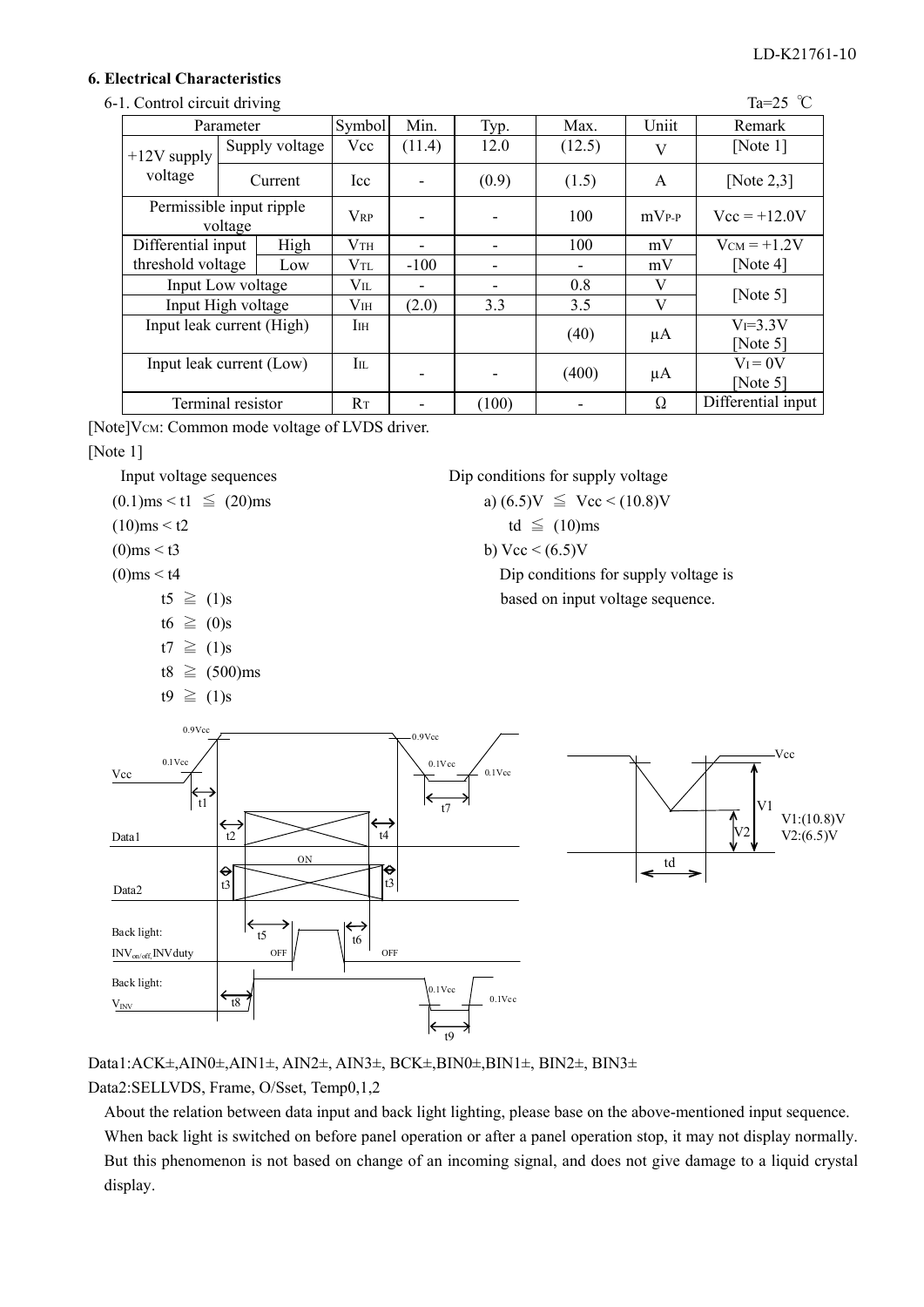#### [Note 2] Maximum current situation: white (RGB GS255)

Typical current situation: 256 gray-bar patterns.  $(Vcc = +12.0V)$ The explanation of RGB gray scale is seen in section 8.



 $Vcc = 12.0V$  $CK = 74.25 MHz$  $TT = 29.6 \mu s$ 

[Note 3] CPWB

[Note 4] ACK±,BCK±,AIN0±,AIN1±,AIN2±,AIN3±,BIN0±,BIN1±,BIN2±,BIN3± [Note 5] SELLVDS, Frame, O/Sset, TEMP3, TEMP2, TEMP1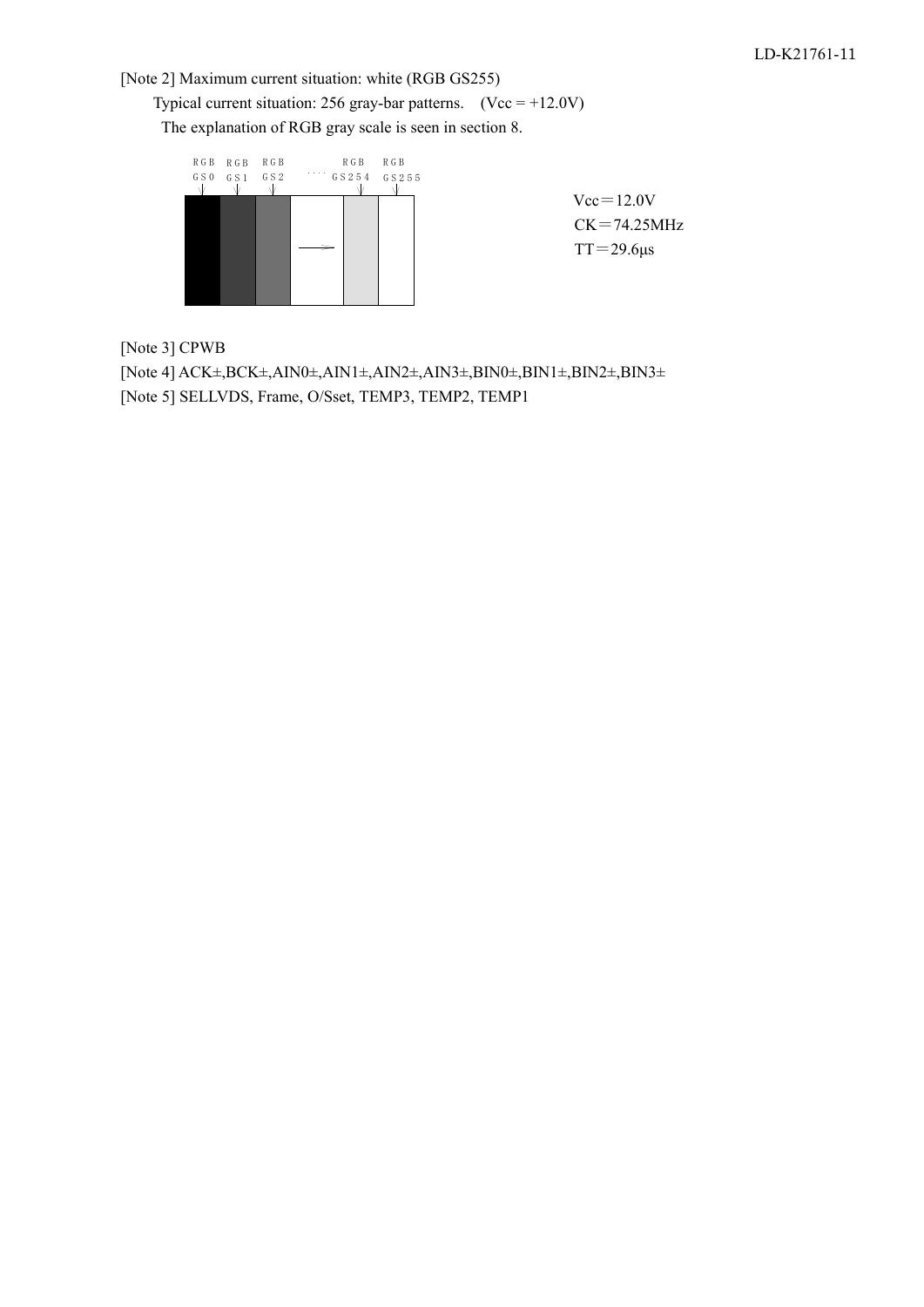#### LD-K21761-12

#### 6-2. Inverter driving for back light

| The back light system is direct type with 120CCFTs (Cold Cathode Fluorescent Tube). | Ta= $25^{\circ}$ C |
|-------------------------------------------------------------------------------------|--------------------|
|-------------------------------------------------------------------------------------|--------------------|

| Parameter                           |                     | Symbol           | Min.     | Typ.     | Max.     | Unit           | Remark                                                                                     |
|-------------------------------------|---------------------|------------------|----------|----------|----------|----------------|--------------------------------------------------------------------------------------------|
|                                     | Supply voltage      | <b>VINV</b>      | 23.0     | 24.0     | 25.0     | $\overline{V}$ | INV duty= $100\%$ ,<br>Von/off= $3.3V$<br>[Note $1,2$ ]                                    |
|                                     |                     |                  |          | (62)     | (70)     | $\mathsf{A}$   | $V_{INV} = 24V$ INV duty =<br>100%, INVon/off=3.3V<br>[Note 1, 2]                          |
| $+24V$                              | Current dissipation | Imv <sub>1</sub> |          | (T.B.D.) | (T.B.D.) | $\mathsf{A}$   | $V_{INV} = 24V$ INV duty =<br>100%, INVon/off=3.3V<br>with cooling module<br>[Note $1,2$ ] |
|                                     |                     |                  |          | (50)     | (58)     | A              | $V_{INV} = 24V$ INV duty =<br>100%, INVon/off=3.3V<br>[Note $1,2$ ]                        |
|                                     |                     | Imv <sub>2</sub> |          | (65)     | (75)     | $\mathsf{A}$   | $V_{INV} = 24V$ INV duty =<br>100%, INVon/off=3.3V<br>with cooling module<br>[Note $1,2$ ] |
| Permissible input ripple<br>voltage |                     | <b>VRF</b>       |          |          | 300      | $mV_{p-p}$     | $V_{\text{INV}} = +24V$                                                                    |
|                                     | Input voltage (Low) | $\rm V_{_{ONL}}$ | $\theta$ |          | 0.8      | $\mathbf{V}$   | INVon/off, INVduty                                                                         |
| Input voltage (High)                |                     | $\rm V_{_{ONH}}$ | 2.4      | 3.3      | 3.5      | $\overline{V}$ | [Note 1]                                                                                   |

ޣNote 1ޤ1(VINV-turn-on condition



2) VINV-turn-off condition



ޣNote 2ޤCurrent dissipation IINV1 : Definition within 120 minutes after turn on.(\*It doesn't include Rush current.) Current dissipation  $I_{\text{INV}}2$  : Definition more than 120 minutes after turn on.

[Note] The inverter unit is working at the following drive frequency.

\*The lamp drive frequency:  $(31.4)$  kHz +/- $(2.0)$ kHz

\*The burst Brightness control drive frequency:(165) Hz  $+/-$ (10) Hz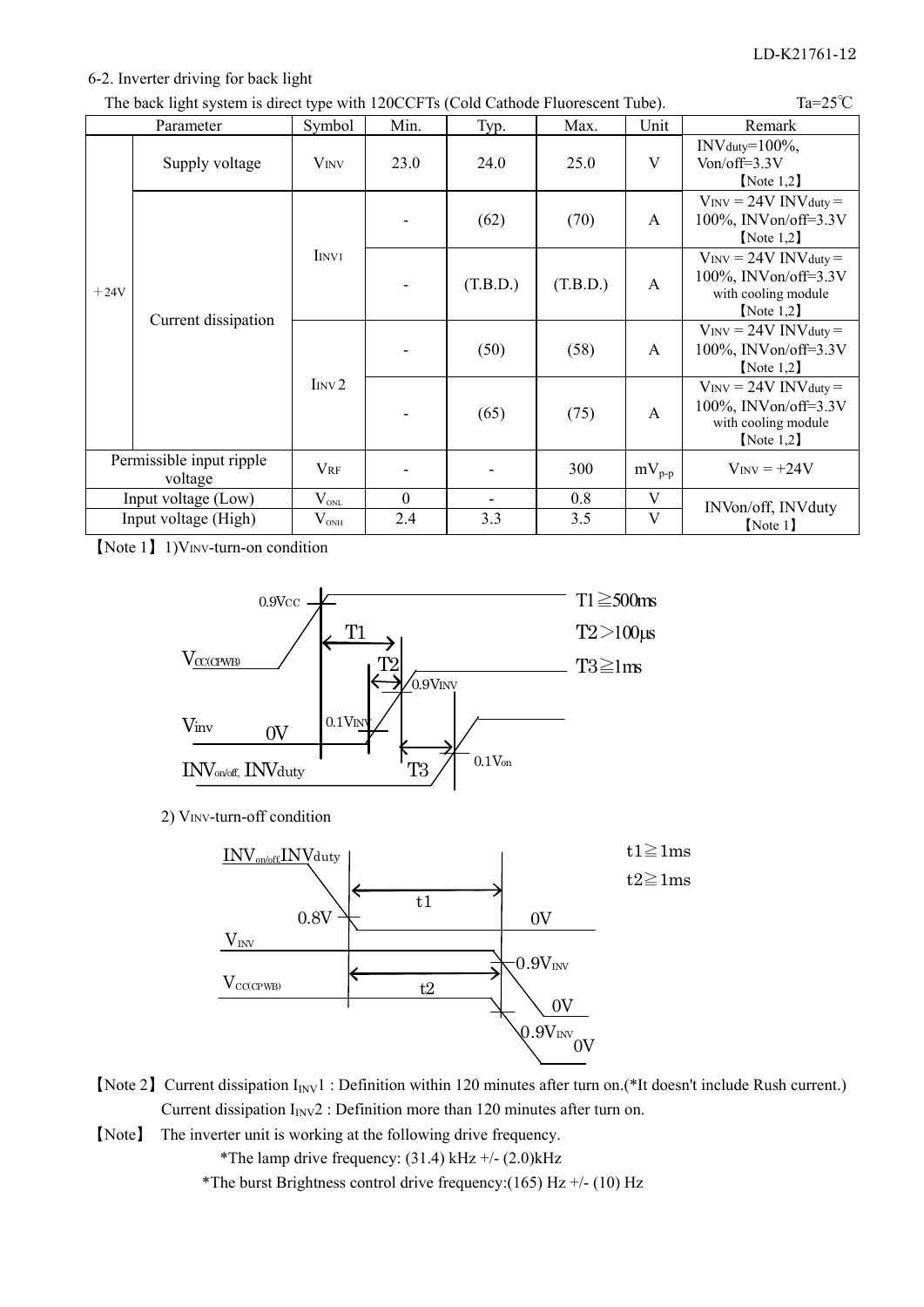#### **7. Timing characteristics of input signals**

#### 7-1. Timing characteristics

This LCD module is designed to be used in portrait position other than input signal.

The definition of Input signal is based on landscape position. Therefore, please ensure to take it into account in designing your set.

Timing diagrams of input signal are shown in Fig.2.

| 60Hz-mode |
|-----------|
|           |

| Parameter   |                          | Symbol     | Min.     | Typ.     | Max.     | Unit  | Remark |
|-------------|--------------------------|------------|----------|----------|----------|-------|--------|
| Clock       | Frequency                | 1/Tc       | (60)     | 74.25    | 80       | MHz   |        |
|             | Clock-Data skew          | -          | $(-250)$ | $\theta$ | $(+250)$ | ps    |        |
|             | Horizontal period        | TT         | TBD)     | 1100     | (TBF)    | clock |        |
|             |                          |            | TBD)     | 14.8     | (TBD)    | μs    |        |
| Data enable | Horizontal period (High) | <b>TTd</b> | 960      | 960      | 960      | clock |        |
| signal      | Horizontal period(Low)   | TT-TTd     | (80)     | 140      | (445)    | clock |        |
|             | Vertical period          | TY         | 16.5     | 16.67    | (23.1)   | ms    |        |
|             | Vertical period          | TYd        | 1080     | 1080     | 1080     | line  |        |
|             | Vertical period (Low)    | TY-TYd     | (31)     | 45       | (TBD)    | line  |        |
|             | Frame                    | 1/TY       | TBD)     | 60       | 60.6     | Hz    |        |

[Note] When vertical period is very long, flicker and etc. may occur.

Please turn off the module after it shows the black screen.

Please make sure that length of vertical period should become of an integral

multiple of horizontal length of period. Otherwise, the screen may not display properly.



Fig.2 Timing characteristics of input signals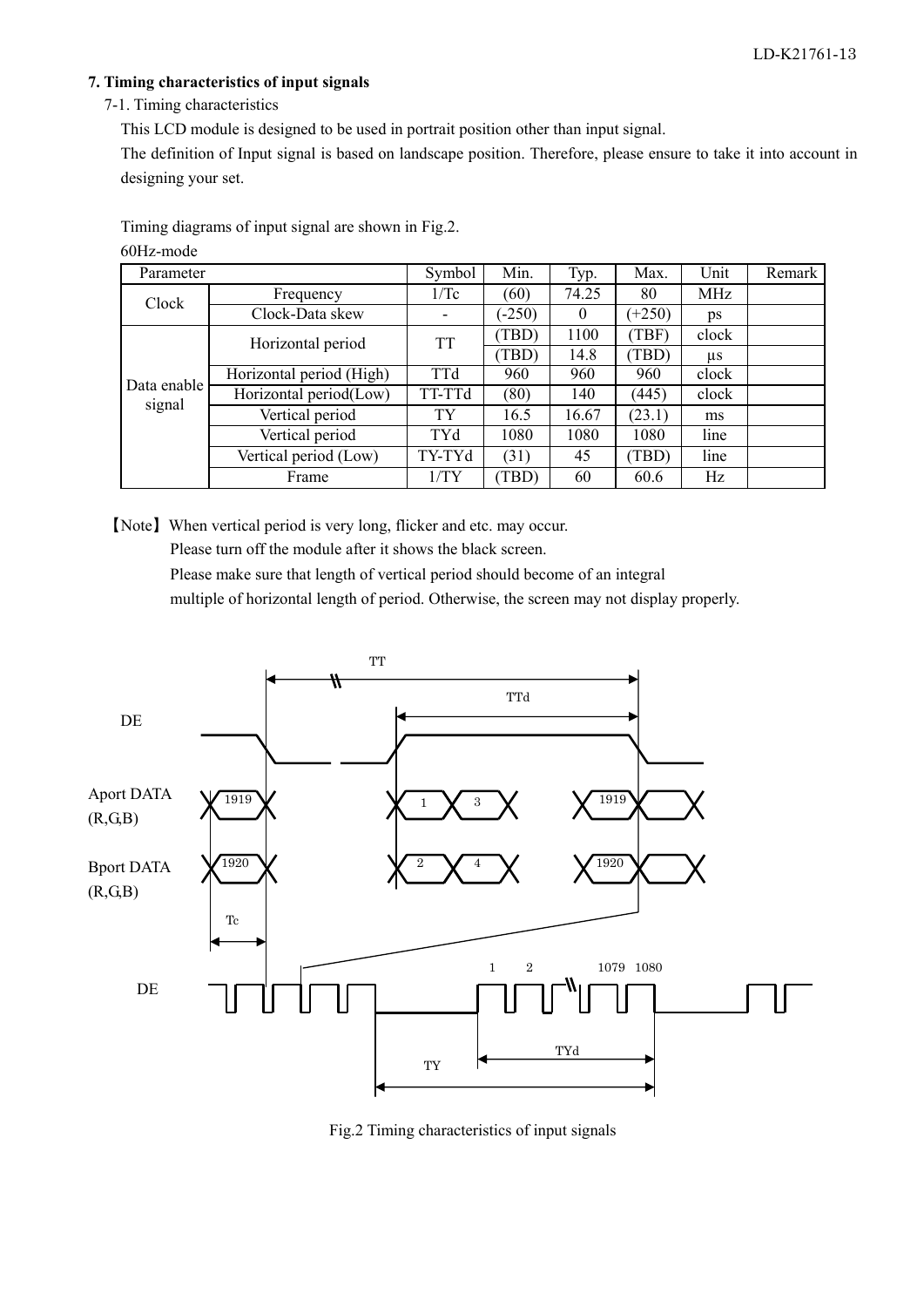7-2. Input data signal and display position on the screen



Display position of Dat  $(V, H)$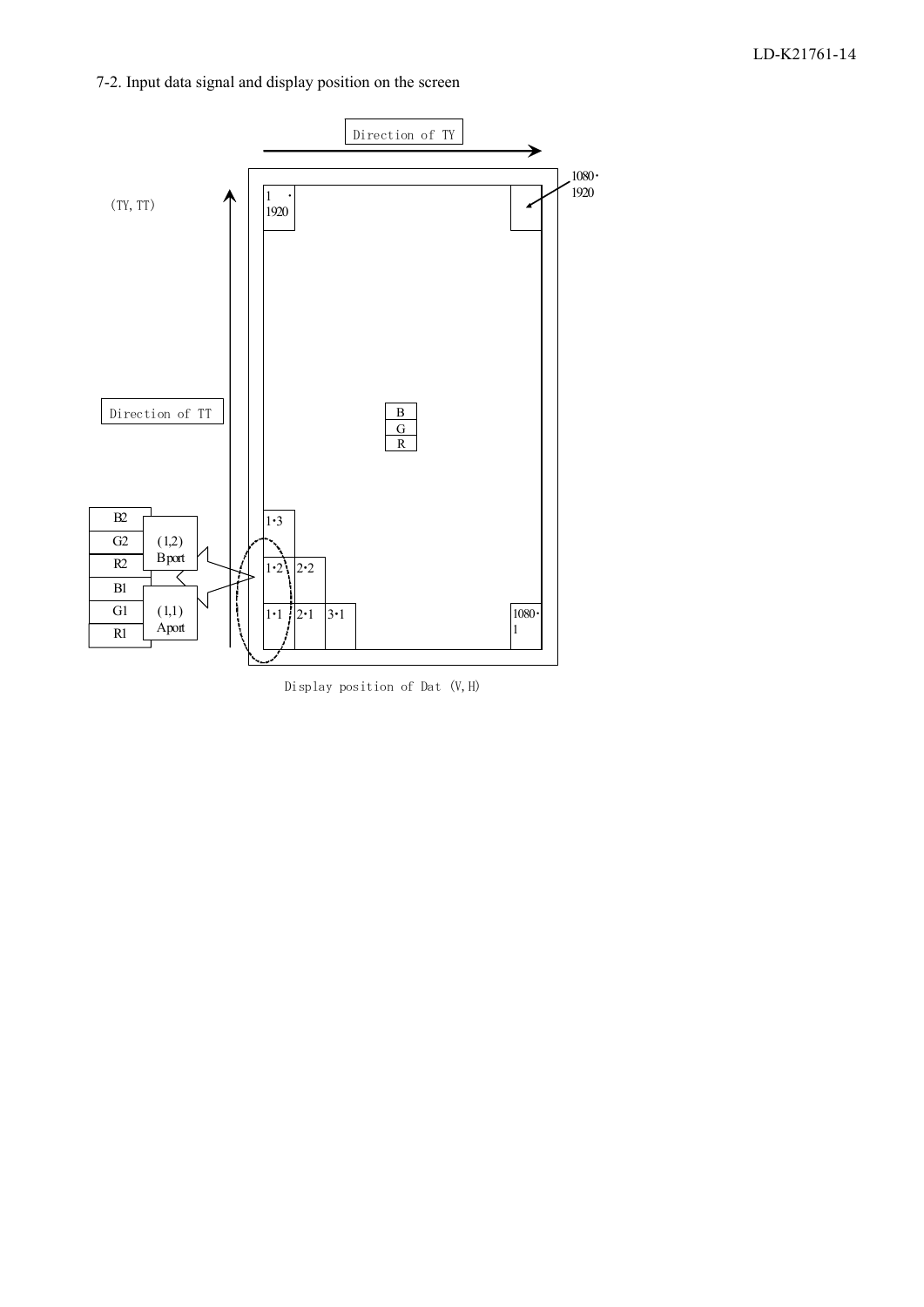|  |  |  | 8. Input Signal, Basic Display Colors and Gray Scale of Each Color |  |  |
|--|--|--|--------------------------------------------------------------------|--|--|
|  |  |  |                                                                    |  |  |

|                     |              |                          |                  |                  |                  |                  |                  |                  |                  |                  |                  |                  |                  | Data signal      |                  |                  |                  |                  |                  |                  |                  |                  |                  |                  |                  |                  |
|---------------------|--------------|--------------------------|------------------|------------------|------------------|------------------|------------------|------------------|------------------|------------------|------------------|------------------|------------------|------------------|------------------|------------------|------------------|------------------|------------------|------------------|------------------|------------------|------------------|------------------|------------------|------------------|
|                     | Colors &     | Gray                     | R <sub>0</sub>   | R <sub>1</sub>   | R <sub>2</sub>   | R <sub>3</sub>   | R4               | R <sub>5</sub>   | R <sub>6</sub>   | R7               | ${\rm G0}$       | G1               | G2               | G <sub>3</sub>   | G <sub>4</sub>   | G <sub>5</sub>   | G <sub>6</sub>   | G7               | B <sub>0</sub>   | B1               | B2               | B <sub>3</sub>   | <b>B4</b>        | B <sub>5</sub>   | <b>B6</b>        | B7               |
|                     | Gray scale   | Scale                    |                  |                  |                  |                  |                  |                  |                  |                  |                  |                  |                  |                  |                  |                  |                  |                  |                  |                  |                  |                  |                  |                  |                  |                  |
|                     | Black        | $\overline{\phantom{0}}$ | $\boldsymbol{0}$ | $\bf{0}$         | $\boldsymbol{0}$ | $\boldsymbol{0}$ | $\boldsymbol{0}$ | $\boldsymbol{0}$ | $\bf{0}$         | $\bf{0}$         | $\boldsymbol{0}$ | $\boldsymbol{0}$ | $\boldsymbol{0}$ | $\boldsymbol{0}$ | $\boldsymbol{0}$ | $\boldsymbol{0}$ | $\bf{0}$         | $\boldsymbol{0}$ | $\boldsymbol{0}$ | $\boldsymbol{0}$ | $\boldsymbol{0}$ | $\boldsymbol{0}$ | $\boldsymbol{0}$ | $\boldsymbol{0}$ | $\boldsymbol{0}$ | $\boldsymbol{0}$ |
|                     | Blue         | $\qquad \qquad -$        | $\boldsymbol{0}$ | $\bf{0}$         | $\boldsymbol{0}$ | $\boldsymbol{0}$ | $\boldsymbol{0}$ | $\boldsymbol{0}$ | $\boldsymbol{0}$ | $\boldsymbol{0}$ | $\boldsymbol{0}$ | $\boldsymbol{0}$ | $\boldsymbol{0}$ | $\boldsymbol{0}$ | $\boldsymbol{0}$ | $\boldsymbol{0}$ | $\boldsymbol{0}$ | $\boldsymbol{0}$ | 1                | 1                | 1                |                  | 1                | 1                | 1                | $\mathbf{1}$     |
|                     | Green        | $\qquad \qquad -$        | $\boldsymbol{0}$ | $\bf{0}$         | $\boldsymbol{0}$ | $\boldsymbol{0}$ | $\boldsymbol{0}$ | $\boldsymbol{0}$ | $\boldsymbol{0}$ | $\boldsymbol{0}$ | 1                | 1                | 1                | 1                | 1                | 1                | 1                | 1                | $\boldsymbol{0}$ | $\boldsymbol{0}$ | $\boldsymbol{0}$ | $\boldsymbol{0}$ | $\boldsymbol{0}$ | $\boldsymbol{0}$ | $\boldsymbol{0}$ | $\bf{0}$         |
| Basic Color         | Cyan         | $\equiv$                 | $\boldsymbol{0}$ | $\boldsymbol{0}$ | $\boldsymbol{0}$ | $\boldsymbol{0}$ | $\boldsymbol{0}$ | $\boldsymbol{0}$ | $\boldsymbol{0}$ | $\boldsymbol{0}$ | $\mathbf{1}$     | $\mathbf{1}$     | 1                | 1                | 1                | 1                | $\mathbf{1}$     | 1                | $\mathbf{1}$     | 1                | $\mathbf{1}$     | 1                | 1                | 1                | 1                | $\mathbf{1}$     |
|                     | Red          | $\qquad \qquad -$        | -1               | 1                | 1                | 1                | 1                | 1                | 1                | 1                | $\boldsymbol{0}$ | $\boldsymbol{0}$ | $\boldsymbol{0}$ | $\boldsymbol{0}$ | $\boldsymbol{0}$ | $\boldsymbol{0}$ | $\boldsymbol{0}$ | $\boldsymbol{0}$ | $\boldsymbol{0}$ | $\boldsymbol{0}$ | $\boldsymbol{0}$ | $\boldsymbol{0}$ | $\bf{0}$         | $\boldsymbol{0}$ | $\boldsymbol{0}$ | $\boldsymbol{0}$ |
|                     | Magenta      | $\overline{\phantom{m}}$ | 1                | $\mathbf{1}$     | 1                | 1                | 1                | 1                | $\mathbf{1}$     | 1                | $\boldsymbol{0}$ | $\boldsymbol{0}$ | $\boldsymbol{0}$ | $\boldsymbol{0}$ | $\boldsymbol{0}$ | $\boldsymbol{0}$ | $\boldsymbol{0}$ | $\boldsymbol{0}$ | 1                | 1                | 1                | 1                | 1                | $\mathbf{1}$     | 1                | $\mathbf{1}$     |
|                     | Yellow       | —                        | -1               | 1                | 1                | 1                | 1                | 1                | 1                | 1                | $\mathbf{1}$     | $\mathbf{1}$     | 1                | 1                | 1                | 1                | 1                | 1                | $\boldsymbol{0}$ | $\boldsymbol{0}$ | $\boldsymbol{0}$ | $\boldsymbol{0}$ | $\boldsymbol{0}$ | $\boldsymbol{0}$ | $\boldsymbol{0}$ | $\boldsymbol{0}$ |
|                     | White        | $\equiv$                 | 1                | 1                | 1                |                  | 1                | 1                | 1                | -1               | 1                | $\mathbf{1}$     | 1                | 1                | 1                | 1                | 1                | 1                | 1                | 1                | 1                | 1                | 1                | 1                | 1                | $\mathbf{1}$     |
|                     | Black        | GS0                      | $\boldsymbol{0}$ | $\boldsymbol{0}$ | $\boldsymbol{0}$ | $\boldsymbol{0}$ | $\boldsymbol{0}$ | $\boldsymbol{0}$ | $\boldsymbol{0}$ | $\boldsymbol{0}$ | $\boldsymbol{0}$ | $\boldsymbol{0}$ | $\boldsymbol{0}$ | $\boldsymbol{0}$ | $\boldsymbol{0}$ | $\boldsymbol{0}$ | $\boldsymbol{0}$ | $\boldsymbol{0}$ | $\boldsymbol{0}$ | $\boldsymbol{0}$ | $\boldsymbol{0}$ | $\boldsymbol{0}$ | $\boldsymbol{0}$ | $\boldsymbol{0}$ | $\boldsymbol{0}$ | $\boldsymbol{0}$ |
|                     | ⇧            | GS1                      | -1               | $\boldsymbol{0}$ | $\boldsymbol{0}$ | $\boldsymbol{0}$ | $\boldsymbol{0}$ | $\boldsymbol{0}$ | $\boldsymbol{0}$ | $\boldsymbol{0}$ | $\boldsymbol{0}$ | $\boldsymbol{0}$ | $\boldsymbol{0}$ | $\boldsymbol{0}$ | $\boldsymbol{0}$ | $\boldsymbol{0}$ | $\boldsymbol{0}$ | $\boldsymbol{0}$ | $\boldsymbol{0}$ | $\boldsymbol{0}$ | $\boldsymbol{0}$ | $\boldsymbol{0}$ | $\boldsymbol{0}$ | $\boldsymbol{0}$ | $\boldsymbol{0}$ | $\boldsymbol{0}$ |
|                     | Darker       | GS <sub>2</sub>          | $\boldsymbol{0}$ | 1                | $\boldsymbol{0}$ | $\boldsymbol{0}$ | $\boldsymbol{0}$ | $\boldsymbol{0}$ | $\boldsymbol{0}$ | $\boldsymbol{0}$ | $\boldsymbol{0}$ | $\boldsymbol{0}$ | $\boldsymbol{0}$ | $\boldsymbol{0}$ | $\boldsymbol{0}$ | $\boldsymbol{0}$ | $\boldsymbol{0}$ | $\boldsymbol{0}$ | $\boldsymbol{0}$ | $\boldsymbol{0}$ | $\boldsymbol{0}$ | $\boldsymbol{0}$ | $\boldsymbol{0}$ | $\boldsymbol{0}$ | $\boldsymbol{0}$ | $\boldsymbol{0}$ |
|                     | ⇧            | $\downarrow$             |                  |                  |                  |                  | ↓                |                  |                  |                  |                  |                  |                  | ↓                |                  |                  |                  |                  |                  |                  |                  | ↓                |                  |                  |                  |                  |
| Gray Scale of Red   | ⇩            | ↓                        |                  |                  |                  |                  | ↓                |                  |                  |                  |                  |                  |                  | ↓                |                  |                  |                  |                  |                  |                  |                  | ↓                |                  |                  |                  |                  |
|                     | Brighter     | GS253                    | 1                | $\bf{0}$         | 1                |                  | 1                | 1                | -1               | 1                | $\boldsymbol{0}$ | $\boldsymbol{0}$ | $\boldsymbol{0}$ | $\boldsymbol{0}$ | $\boldsymbol{0}$ | $\boldsymbol{0}$ | $\boldsymbol{0}$ | $\boldsymbol{0}$ | $\boldsymbol{0}$ | $\boldsymbol{0}$ | $\boldsymbol{0}$ | $\boldsymbol{0}$ | $\boldsymbol{0}$ | $\boldsymbol{0}$ | $\boldsymbol{0}$ | $\bf{0}$         |
|                     | $\mathbb Q$  | GS254                    | $\boldsymbol{0}$ | $\mathbf{1}$     | 1                | 1                | 1                | 1                | $\mathbf{1}$     | 1                | $\boldsymbol{0}$ | $\boldsymbol{0}$ | $\boldsymbol{0}$ | $\boldsymbol{0}$ | $\boldsymbol{0}$ | $\boldsymbol{0}$ | $\boldsymbol{0}$ | $\boldsymbol{0}$ | $\boldsymbol{0}$ | $\boldsymbol{0}$ | $\boldsymbol{0}$ | $\boldsymbol{0}$ | $\boldsymbol{0}$ | $\boldsymbol{0}$ | $\boldsymbol{0}$ | $\boldsymbol{0}$ |
|                     | Red          | GS255                    | 1                | $\mathbf{1}$     | 1                | 1                | 1                | 1                | $\mathbf{1}$     | 1                | $\boldsymbol{0}$ | $\boldsymbol{0}$ | $\boldsymbol{0}$ | $\boldsymbol{0}$ | $\boldsymbol{0}$ | $\boldsymbol{0}$ | $\boldsymbol{0}$ | $\boldsymbol{0}$ | $\boldsymbol{0}$ | $\boldsymbol{0}$ | $\boldsymbol{0}$ | $\boldsymbol{0}$ | $\boldsymbol{0}$ | $\boldsymbol{0}$ | $\boldsymbol{0}$ | $\boldsymbol{0}$ |
|                     | Black        | GS0                      | $\boldsymbol{0}$ | $\boldsymbol{0}$ | $\boldsymbol{0}$ | $\boldsymbol{0}$ | $\boldsymbol{0}$ | $\boldsymbol{0}$ | $\boldsymbol{0}$ | $\boldsymbol{0}$ | $\boldsymbol{0}$ | $\boldsymbol{0}$ | $\boldsymbol{0}$ | $\boldsymbol{0}$ | $\boldsymbol{0}$ | $\boldsymbol{0}$ | $\boldsymbol{0}$ | $\boldsymbol{0}$ | $\boldsymbol{0}$ | $\boldsymbol{0}$ | $\boldsymbol{0}$ | $\boldsymbol{0}$ | $\boldsymbol{0}$ | $\boldsymbol{0}$ | $\boldsymbol{0}$ | $\boldsymbol{0}$ |
|                     | ⇧            | GS1                      | $\boldsymbol{0}$ | $\boldsymbol{0}$ | $\boldsymbol{0}$ | $\boldsymbol{0}$ | $\boldsymbol{0}$ | $\boldsymbol{0}$ | $\boldsymbol{0}$ | $\boldsymbol{0}$ | 1                | $\boldsymbol{0}$ | $\boldsymbol{0}$ | $\boldsymbol{0}$ | $\boldsymbol{0}$ | $\boldsymbol{0}$ | $\boldsymbol{0}$ | $\boldsymbol{0}$ | $\boldsymbol{0}$ | $\boldsymbol{0}$ | $\boldsymbol{0}$ | $\boldsymbol{0}$ | $\boldsymbol{0}$ | $\boldsymbol{0}$ | $\boldsymbol{0}$ | $\boldsymbol{0}$ |
| Gray Scale of Green | Darker       | GS <sub>2</sub>          | $\boldsymbol{0}$ | $\boldsymbol{0}$ | $\boldsymbol{0}$ | $\boldsymbol{0}$ | $\boldsymbol{0}$ | $\boldsymbol{0}$ | $\boldsymbol{0}$ | $\boldsymbol{0}$ | $\boldsymbol{0}$ | 1                | $\boldsymbol{0}$ | $\boldsymbol{0}$ | $\boldsymbol{0}$ | $\boldsymbol{0}$ | $\boldsymbol{0}$ | $\boldsymbol{0}$ | $\boldsymbol{0}$ | $\boldsymbol{0}$ | $\boldsymbol{0}$ | $\boldsymbol{0}$ | $\boldsymbol{0}$ | $\boldsymbol{0}$ | $\boldsymbol{0}$ | $\boldsymbol{0}$ |
|                     | ⇧            | ↓                        |                  |                  |                  |                  | ↓                |                  |                  |                  |                  |                  |                  | ↓                |                  |                  |                  |                  |                  |                  |                  | ↓                |                  |                  |                  |                  |
|                     | ⇩            | ↓                        |                  |                  |                  |                  | ↓                |                  |                  |                  |                  |                  |                  | ↓                |                  |                  |                  |                  |                  |                  |                  | ↓                |                  |                  |                  |                  |
|                     | Brighter     | GS253                    | $\boldsymbol{0}$ | $\boldsymbol{0}$ | $\boldsymbol{0}$ | $\boldsymbol{0}$ | $\boldsymbol{0}$ | $\boldsymbol{0}$ | $\boldsymbol{0}$ | $\boldsymbol{0}$ | 1                | $\boldsymbol{0}$ | 1                | 1                | -1               | 1                | 1                | 1                | $\boldsymbol{0}$ | $\boldsymbol{0}$ | $\boldsymbol{0}$ | 0                | $\boldsymbol{0}$ | $\boldsymbol{0}$ | $\boldsymbol{0}$ | $\boldsymbol{0}$ |
|                     | ⇩            | GS254                    | $\boldsymbol{0}$ | $\boldsymbol{0}$ | $\bf{0}$         | $\boldsymbol{0}$ | $\boldsymbol{0}$ | $\boldsymbol{0}$ | $\boldsymbol{0}$ | $\boldsymbol{0}$ | $\boldsymbol{0}$ | 1                | 1                | 1                | 1                | 1                | 1                | 1                | $\boldsymbol{0}$ | $\boldsymbol{0}$ | $\boldsymbol{0}$ | 0                | $\boldsymbol{0}$ | $\boldsymbol{0}$ | $\boldsymbol{0}$ | $\boldsymbol{0}$ |
|                     | Green        | GS255                    | $\boldsymbol{0}$ | $\boldsymbol{0}$ | $\boldsymbol{0}$ | $\boldsymbol{0}$ | $\boldsymbol{0}$ | $\boldsymbol{0}$ | $\boldsymbol{0}$ | $\boldsymbol{0}$ | 1                | 1                | 1                | 1                | 1                | 1                | 1                | 1                | $\boldsymbol{0}$ | $\boldsymbol{0}$ | $\boldsymbol{0}$ | $\boldsymbol{0}$ | $\boldsymbol{0}$ | $\boldsymbol{0}$ | $\boldsymbol{0}$ | $\boldsymbol{0}$ |
|                     | <b>Black</b> | $\operatorname{GS0}$     | $\boldsymbol{0}$ | $\boldsymbol{0}$ | $\mathbf{0}$     | $\boldsymbol{0}$ | $\mathbf{0}$     | $\boldsymbol{0}$ | $\boldsymbol{0}$ | $\overline{0}$   | $\bf{0}$         | $\boldsymbol{0}$ | $\boldsymbol{0}$ | $\boldsymbol{0}$ | $\boldsymbol{0}$ | $\bf{0}$         | $\boldsymbol{0}$ | $\boldsymbol{0}$ | $\bf{0}$         | $\bf{0}$         | $\boldsymbol{0}$ | $\boldsymbol{0}$ | $\bf{0}$         | $\boldsymbol{0}$ | $\boldsymbol{0}$ | $\bf{0}$         |
|                     | ⇧            | GS1                      | $\bf{0}$         | $\boldsymbol{0}$ | $\boldsymbol{0}$ | $\boldsymbol{0}$ | $\boldsymbol{0}$ | $\boldsymbol{0}$ | $\boldsymbol{0}$ | $\bf{0}$         | $\boldsymbol{0}$ | $\boldsymbol{0}$ | $\boldsymbol{0}$ | $\boldsymbol{0}$ | $\boldsymbol{0}$ | $\boldsymbol{0}$ | $\boldsymbol{0}$ | $\boldsymbol{0}$ | 1                | $\boldsymbol{0}$ | $\boldsymbol{0}$ | $\boldsymbol{0}$ | $\bf{0}$         | $\boldsymbol{0}$ | $\boldsymbol{0}$ | $\bf{0}$         |
|                     | Darker       | GS <sub>2</sub>          | $\boldsymbol{0}$ | $\boldsymbol{0}$ | $\boldsymbol{0}$ | $\boldsymbol{0}$ | $\boldsymbol{0}$ | $\boldsymbol{0}$ | $\boldsymbol{0}$ | $\overline{0}$   | $\boldsymbol{0}$ | $\mathbf{0}$     | $\boldsymbol{0}$ | $\boldsymbol{0}$ | $\boldsymbol{0}$ | $\boldsymbol{0}$ | $\boldsymbol{0}$ | $\boldsymbol{0}$ | $\boldsymbol{0}$ | 1                | $\boldsymbol{0}$ | $\boldsymbol{0}$ | $\bf{0}$         | $\bf{0}$         | $\boldsymbol{0}$ | $\boldsymbol{0}$ |
|                     | ⇧            | ↓                        |                  |                  |                  |                  | ↓                |                  |                  |                  |                  |                  |                  | ↓                |                  |                  |                  |                  |                  |                  |                  | ↓                |                  |                  |                  |                  |
| Gray Scale of Blue  | ⇩            | $\downarrow$             |                  |                  |                  |                  | ↓                |                  |                  |                  |                  |                  |                  | ↓                |                  |                  |                  |                  |                  |                  |                  | ↓                |                  |                  |                  |                  |
|                     | Brighter     | GS253                    | $\bf{0}$         | $\bf{0}$         | $\boldsymbol{0}$ | $\boldsymbol{0}$ | $\boldsymbol{0}$ | $\boldsymbol{0}$ | $\boldsymbol{0}$ | $\boldsymbol{0}$ | $\boldsymbol{0}$ | $\boldsymbol{0}$ | $\boldsymbol{0}$ | $\boldsymbol{0}$ | $\boldsymbol{0}$ | $\boldsymbol{0}$ | $\boldsymbol{0}$ | $\boldsymbol{0}$ | 1                | $\boldsymbol{0}$ | 1                | 1                | $\mathbf{1}$     | $\mathbf{1}$     | $\mathbf{1}$     | $\mathbf{1}$     |
|                     | ⇩            | GS254                    | $\boldsymbol{0}$ | $\bf{0}$         | $\boldsymbol{0}$ | $\boldsymbol{0}$ | $\boldsymbol{0}$ | $\boldsymbol{0}$ | $\boldsymbol{0}$ | $\boldsymbol{0}$ | $\boldsymbol{0}$ | $\boldsymbol{0}$ | $\boldsymbol{0}$ | $\boldsymbol{0}$ | $\boldsymbol{0}$ | $\boldsymbol{0}$ | $\boldsymbol{0}$ | $\boldsymbol{0}$ | $\bf{0}$         | 1                | 1                | 1                | 1                | 1                | 1                | $\mathbf{1}$     |
|                     | Blue         | GS255                    | $\boldsymbol{0}$ | $\bf{0}$         | $\boldsymbol{0}$ | $\boldsymbol{0}$ | $\boldsymbol{0}$ | $\boldsymbol{0}$ | $\boldsymbol{0}$ | $\mathbf{0}$     | $\boldsymbol{0}$ | $\bf{0}$         | $\boldsymbol{0}$ | $\boldsymbol{0}$ | $\mathbf{0}$     | $\boldsymbol{0}$ | $\boldsymbol{0}$ | $\boldsymbol{0}$ | 1                | -1               | -1               | -1               | $\mathbf{1}$     | $\mathbf{1}$     | -1               | $\mathbf{1}$     |

0 : Low level voltage, 1 : High level voltage. \*: Don't care

Each basic color can be displayed in 255 gray scales from 8 bit data signals. According to the combination of total 24 bit data signals, the 16-million-color display can be achieved on the screen.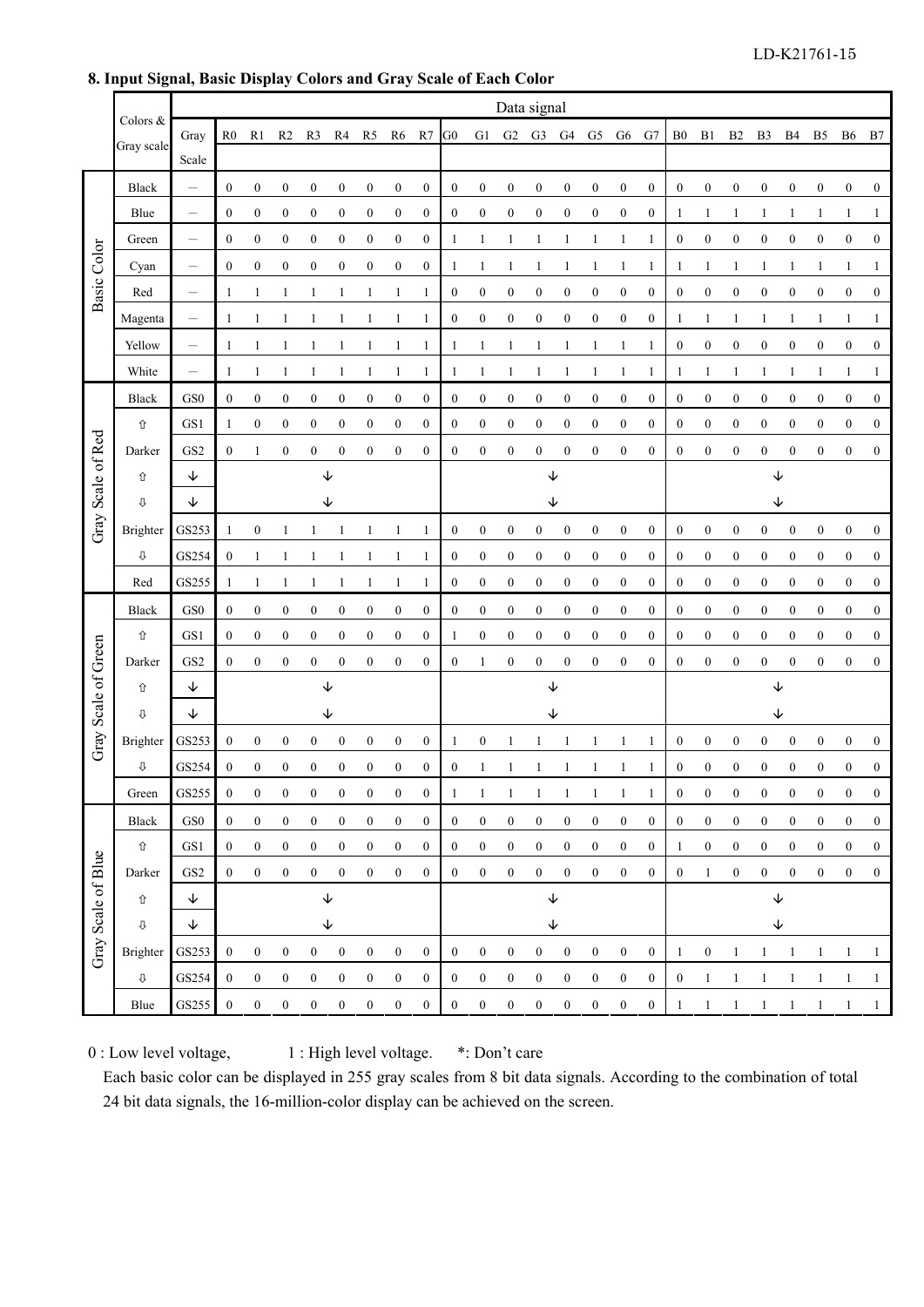#### **9. Optical characteristics**-

|  | $Vcc = 12.0V$ , $V_{INV} = 24.0V$ |
|--|-----------------------------------|
|  |                                   |

| Parameter            |                       | Symbol                     | Condition                              | Min.    | Typ.    | Max.    | Unit                     | Remark                                                         |
|----------------------|-----------------------|----------------------------|----------------------------------------|---------|---------|---------|--------------------------|----------------------------------------------------------------|
| Viewing angle        | Horizontal            | $\theta$ 21<br>$\theta$ 22 | $CR \ge 10$                            | (80)    | (88)    |         | Deg.                     |                                                                |
| range                | Vertical              | $\theta$ 11<br>$\theta$ 12 | Ta= $25^{\circ}$ C                     | (80)    | (88)    |         | Deg.                     | [Note $1,4$ ]                                                  |
|                      | Contrast ratio        | CRn                        |                                        | (800)   | (1500)  |         |                          | [Note $2,4$ ]<br>INVduty=100%                                  |
|                      | Response time         | $\tau$ DRV                 |                                        |         | (6)     |         | ms                       | [Note $3, 4, 5$ ]<br>$INV_{duty}=100\%$                        |
|                      | Chromaticity of white | X                          |                                        | (0.257) | (0.287) | (0.317) | $\overline{\phantom{0}}$ |                                                                |
|                      |                       | y                          |                                        | (0.265) | (0.295) | (0.325) | ۰                        |                                                                |
|                      | Chromaticity of red   | X                          | $\theta = 0$ deg                       | (0.564) | (0.594) | (0.624) |                          |                                                                |
|                      |                       | y                          | Ta= $25^{\circ}$ C                     | (0.302) | (0.332) | (0.362) |                          | [Note 4]                                                       |
|                      | Chromaticity of green | X                          |                                        | (0.259) | (0.289) | (0.319) | $\overline{\phantom{0}}$ | $\mathrm{INV}_{\text{duty}}\!\!=\!\!100\%$                     |
|                      |                       | y                          |                                        | (0.531) | (0.561) | (0.591) | $\overline{\phantom{0}}$ |                                                                |
|                      | Chromaticity of blue  | $\mathbf X$                |                                        | (0.117) | (0.147) | (0.177) | $\blacksquare$           |                                                                |
|                      |                       | y                          |                                        | (0.066) | (0.096) | (0.126) |                          |                                                                |
|                      |                       |                            |                                        | (760)   | (1000)  |         | cd/m <sup>2</sup>        | $INV$ duty= $100\%$<br>[Note $4$ ]                             |
| Luminance of white   |                       | $Y_{L1}$                   | $\theta = 0$ deg                       |         | (1500)  |         |                          | $INV$ duty= $100\%$<br>with cooling<br>module<br>[Note $4,7$ ] |
| Luminance uniformity |                       | $\delta$ w                 | $\theta = 0$ deg<br>Ta= $25^{\circ}$ C |         |         | (1.25)  |                          | [Note $6$ ]                                                    |

Measurement condition : Set the value of duty to maximum luminance of white.

\*The measurement shall be executed (120) minutes after lighting at rating.





Fig.3-1 Measurement of viewing angle range and response time.

(Viewing angle range : EZ-CONTRAST/Photo Diode Response time : Photo Diode)

Fig.3-2 Measurement of Contrast, Luminance, Chromaticity .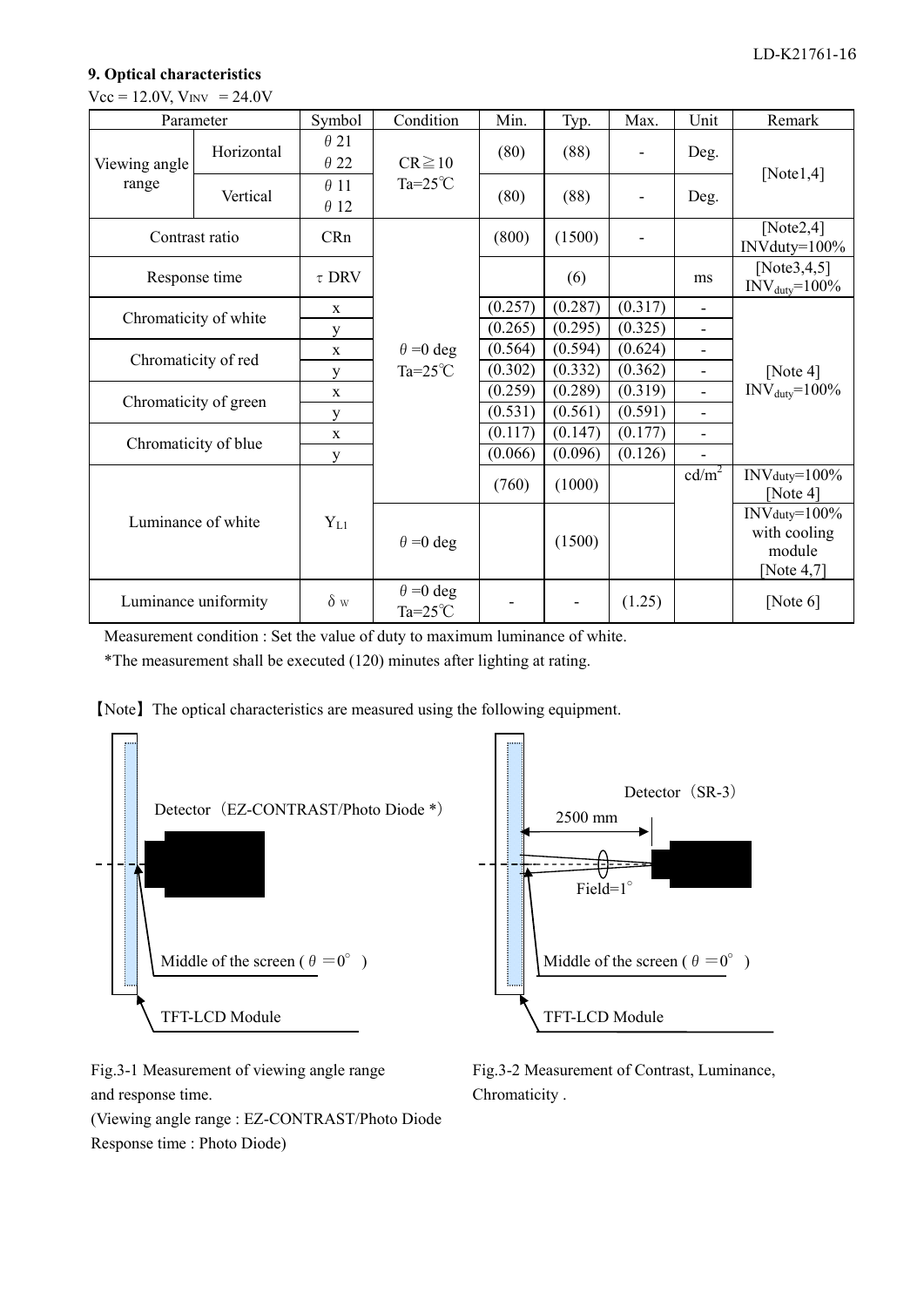[Note 1]Definitions of viewing angle range :



[Note 2]Definition of contrast ratio :

The contrast ratio is defined as the following.

Luminance (brightness) with all pixels white

Contrast Ratio=

Luminance (brightness) with all pixels black

[Note 3]Definition of response time

3-1. Response time

The response time  $(\tau_{\text{Drv}})$  is defined as the following figure and shall be measured by switching the input signal for "five luminance ratio(0%, 25%, 50%, 75%, 100%)" and "five luminance ratio(0%, 25%, 50%, 75%,  $100\%$ ".

|       | $0\%$           | 25%           | 50%               | 75%               | $100\%$            |
|-------|-----------------|---------------|-------------------|-------------------|--------------------|
| $0\%$ |                 | tr:0%-25%     | tr:0%-50%         | tr:0%-75%         | tr:0%-100%         |
| 25%   | $Td:25\% - 0\%$ |               | $tr: 25\% - 50\%$ | $tr: 25\% - 75\%$ | $tr: 25\% - 100\%$ |
| 50%   | $Td:50\% - 0\%$ | td:50%-25%    |                   | tr:50%-75%        | tr:50%-100%        |
| 75%   | $Td:75%-0%$     | td:75%-25%    | td:75%-50%        |                   | tr:75%-100%        |
| 100%  | td:100%-0%      | td:100\%-25\% | td:100\%-50\%     | td:100\%-75\%     |                    |

 $t^*$ :x-y...response time from level of gray(x) to level of gray(y)

 $\tau_{\text{Drv}} = \Sigma(t^*; x-y)/20$ 

[Note 4]This shall be measured at center of the screen.

[Note 5] Response time is the value when O/S driving is used at typical input time value .

[Note 6]Definition of white uniformity ;

White uniformity is defined as the following with five measurements.  $(A \sim E)$ 

 $(A)$  B  $\mathbf C$  $\widehat{D}$  1440 960 480 270 540 810 pixel

 $\delta$  w=

Minimum luminance of five points (brightness)

Maximum luminance of five points (brightness)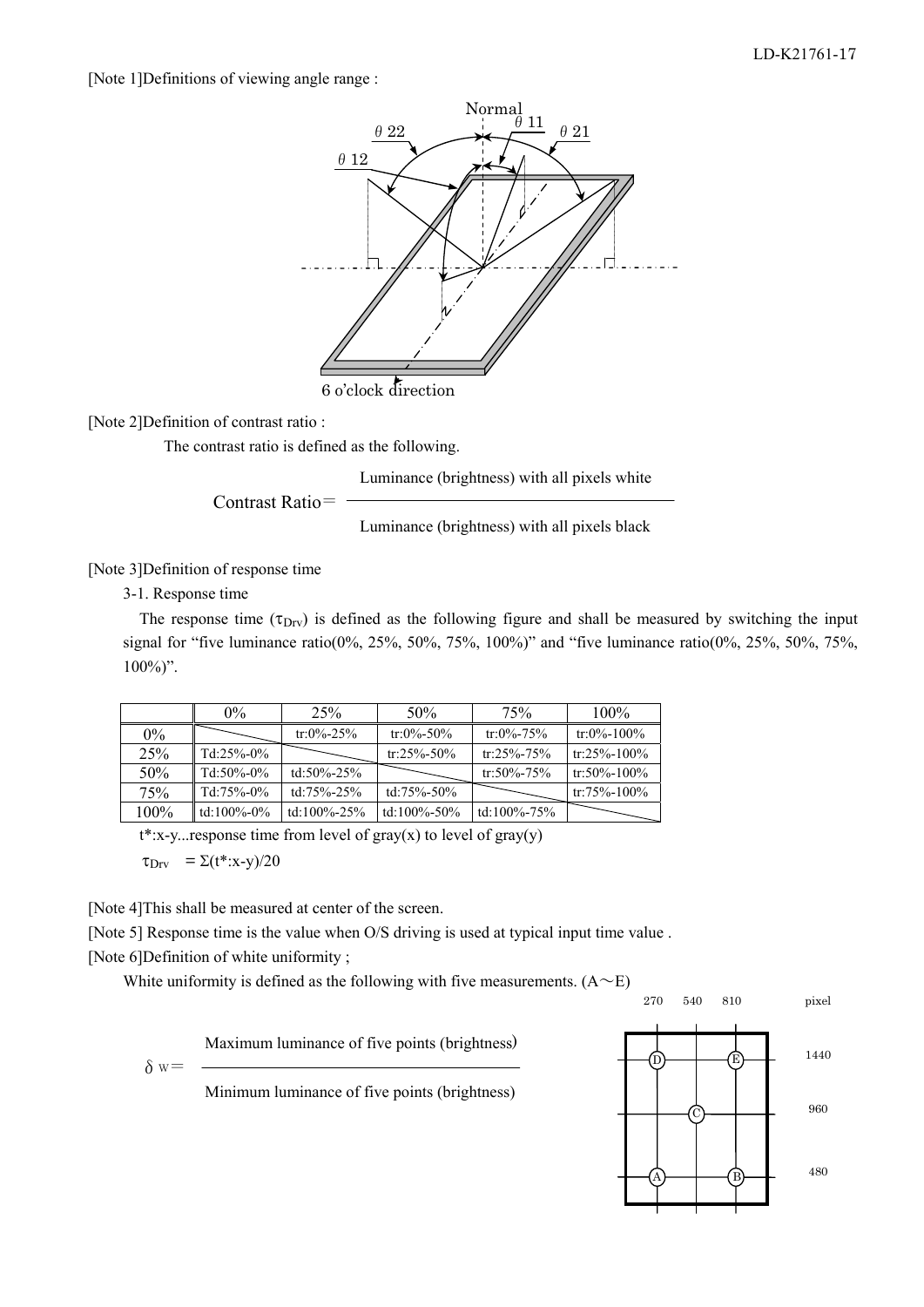

[Note 7] Fig.4 shows relation between the temperature of blowing air in the thermostatic chamber and luminance of white and relation between the temperature of blowing air in the thermostatic chamber and power.

Fig.4 the temperature of blowing air in thermostatic chamber

#### **10. Handling Precautions of the module**

- a) Be sure to turn off the power supply when inserting or disconnecting the cable.
- b) This product is using the parts (inverter, CCFT etc), which generate the high voltage. Therefore, during operating, please don't touch these parts.
- c) Brightness control voltage is switched for "ON" and "OFF", as shown in Fig.5. Voltage difference generated by this switching,  $\Delta$  VINV, may affect a sound output, etc. when the power supply is shared between the inverter and its surrounding circuit. So, separate the power supply of the inverter circuit with the one of its surrounding circuit.



Fig.5 Brightness control voltage.

- d) Be sure to design the cabinet so that the module can be installed without any extra stress such as warp or twist.
- e) Since the front polarizer is easily damaged, pay attention not to scratch it.
- f) Since long contact with water may cause discoloration or spots, wipe off water drop immediately.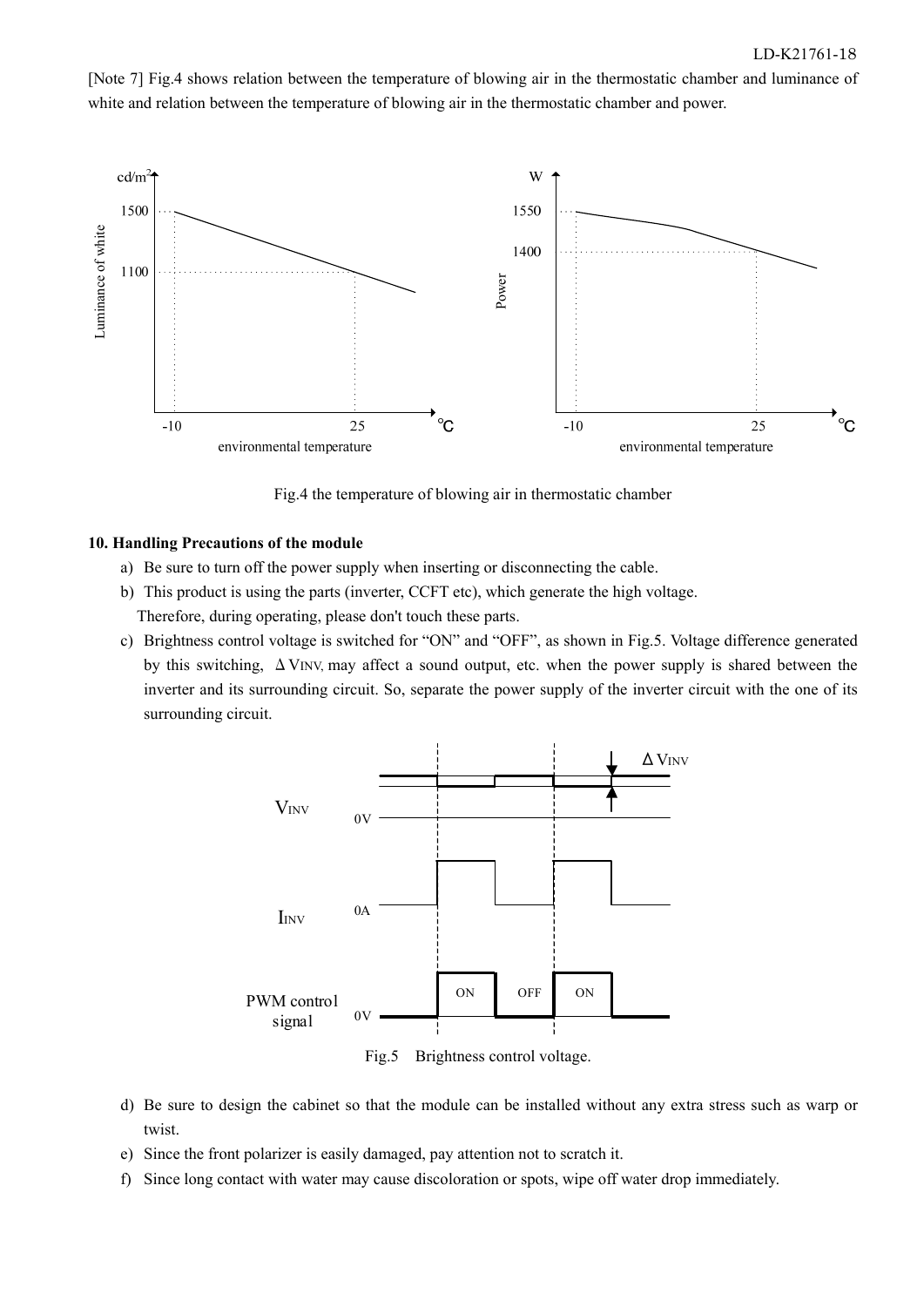- g) When the panel surface is soiled, wipe it with absorbent cotton or other soft cloth.
- h) Since the panel is made of glass, it may break or crack if dropped or bumped on hard surface. Handle with care.
- i) Since CMOS LSI is used in this module, take care of static electricity and take the human earth into consideration when handling.
- j) The module has some printed circuit boards (PCBs) on the back side, take care to keep them form any stress or pressure when handling or installing the module; otherwise some of electronic parts on the PCBs may be damaged.
- k) Observe all other precautionary requirements in handling components.
- l) When some pressure is added onto the module from rear side constantly, it causes display non-uniformity issue, functional defect, etc.. So, please avoid such design.
- m) When giving a touch to the panel at power on supply, it may cause some kinds of degradation. In that case, once turn off the power supply, and turn on after several seconds again, and that is disappear.
- n) When handling LCD modules and assembling them into cabinets, please be noted that long-term storage in the environment of oxidization or deoxidization gas and the use of such materials as reagent, solvent, adhesive, resin, etc. which generate these gasses, may cause corrosion and discoloration of the LCD modules.
- o) Lamps of the backlight are placed horizontally to the short side of LCD module. The lifetime of the backlight shortens if the module is used in transverse.
- p) Make sure that the LCD module is operated within specified temperature and humidity. Measures against dust, water, vibration, and heat radiation, etc. are required at the cabinet or equipment side. And image retention may occur if same fixed pattern is displayed for a long time. In some cases, it may not disappear. It is recommended to use moving picture periodically. After long-term static display, periodical power-off or screen saver is needed. For screen saver, moving picture or black pattern is strongly recommended. Avoid combination of background and image with large different luminance. Please consider the design and operating environment.
- q) Ultra-violet ray filter is necessary for outdoor operation.
- r) Operation for 24 hours a day is NOT recommended.
- s) Well-ventilated place is recommended to set up Information Display system.
- t) Execute it at  $0^{\circ}$  or above when you light the module. It doesn't light when starting lighting at a temperature that is lower than  $0^{\circ}C$
- u) If you control the temperature of the ambient air or the module, please uniformize the temperature of the module.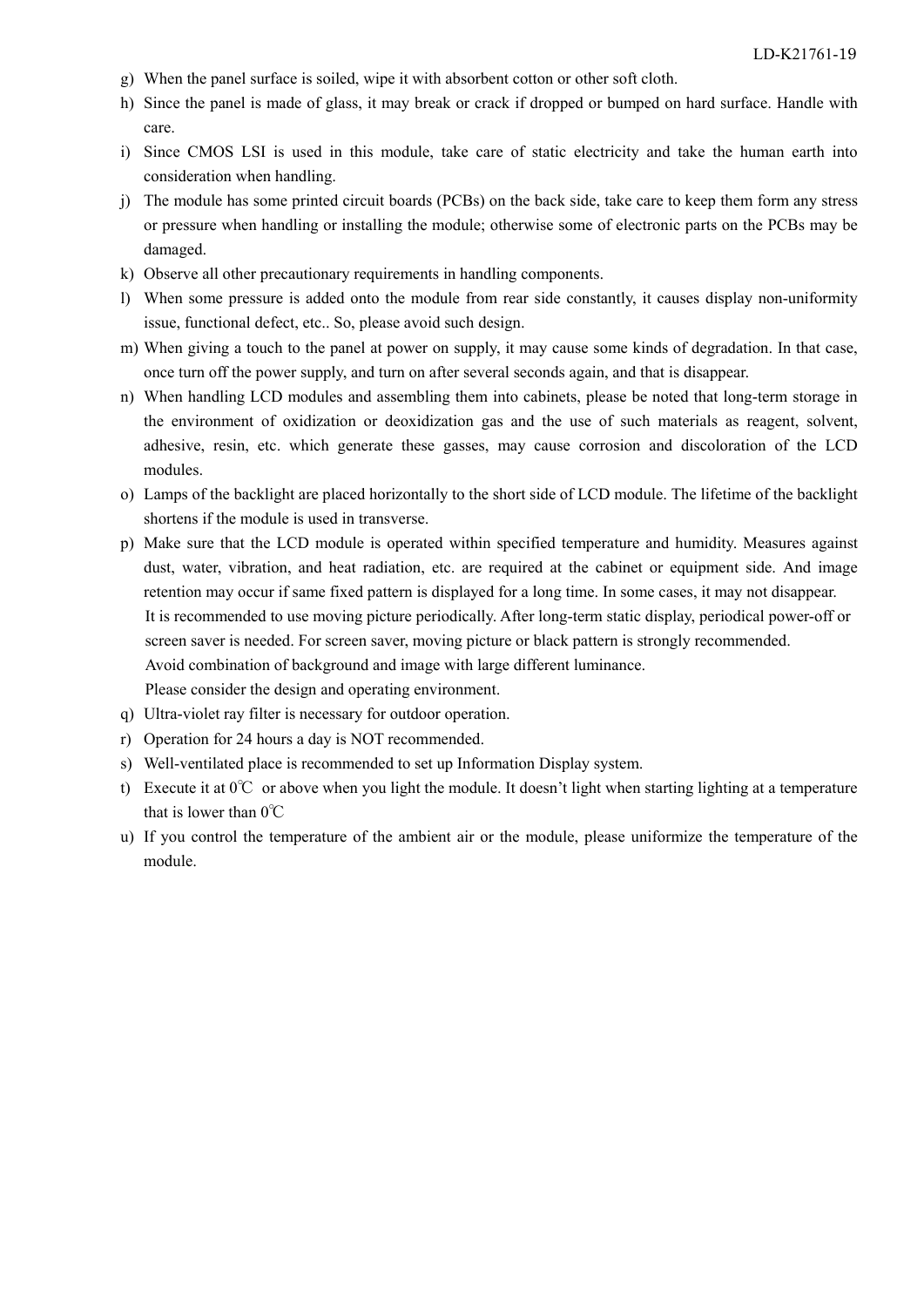#### **11. Packing form**

- a) Piling number of cartons: (1) maximum (do not pile up.)
- b) Packing quantity in one carton: (4) pcs.
- c) Carton size: (1230) (W)  $\times$  (1090) (D)  $\times$  (2134) (H)
- d) Total mass of one carton filled with full modules: (TBD)kg
- e) Packing Form are shown in Fig 5. (TBD)

#### **12. Reliability test item(TBD)** \*Only as for the module.

| No.            | Test item                                            | Condition                                                                                                                                                                                                                                                                                                                       |  |
|----------------|------------------------------------------------------|---------------------------------------------------------------------------------------------------------------------------------------------------------------------------------------------------------------------------------------------------------------------------------------------------------------------------------|--|
|                | High temperature storage test                        | Ta= $60^{\circ}$ C<br>240h                                                                                                                                                                                                                                                                                                      |  |
| $\overline{2}$ | Low temperature storage test                         | $Ta = -20^{\circ}C$<br>240h                                                                                                                                                                                                                                                                                                     |  |
| 3              | High temperature and high humidity<br>operation test | Ta= $(TBD)$ °C ; 95%RH<br>240h<br>(No condensation)                                                                                                                                                                                                                                                                             |  |
| 4              | High temperature operation test                      | $Ta=(TBD)^{\circ}C$<br>240h                                                                                                                                                                                                                                                                                                     |  |
| 5              | Low temperature operation test                       | $Ta = (-10)$ <sup>°</sup> C<br>240h                                                                                                                                                                                                                                                                                             |  |
| 6              | Vibration test*<br>(non-operation)                   | Frequency: 10~57Hz/Vibration width (one side): 0.075mm<br>: 58~500Hz/Acceleration: $9.8 \text{ m/s}^2$<br>Sweep time: 11 minutes<br>Test period: 1.5 hours (0.5h for each direction of $X, Y, Z$ )                                                                                                                              |  |
| 7              | Shock test*<br>(non-operation)                       | Maximum acceleration: $294 \text{m/s}^2$<br>Pulse width: 11ms, sinusoidal half wave<br>Direction: $(+/-Y)$ , once for each direction.                                                                                                                                                                                           |  |
| 8              | <b>ESD</b>                                           | At the following conditions, it is a thing without incorrect<br>operation and destruction.<br>$(1)$ Non-operation: Contact electric discharge $+/-10kV$<br>Non-contact electric discharge+/-20kV<br>Contact electric discharge +/-8kV<br>$(2)$ Operation<br>Non-contact electric discharge +/-15kV<br>Conditions: 150pF, 330ohm |  |

\*Under a designated fixation method(TBD).

#### **[Result evaluation criteria]**

 Under the display quality test condition with normal operation state, there shall be no change, which may affect practical display function.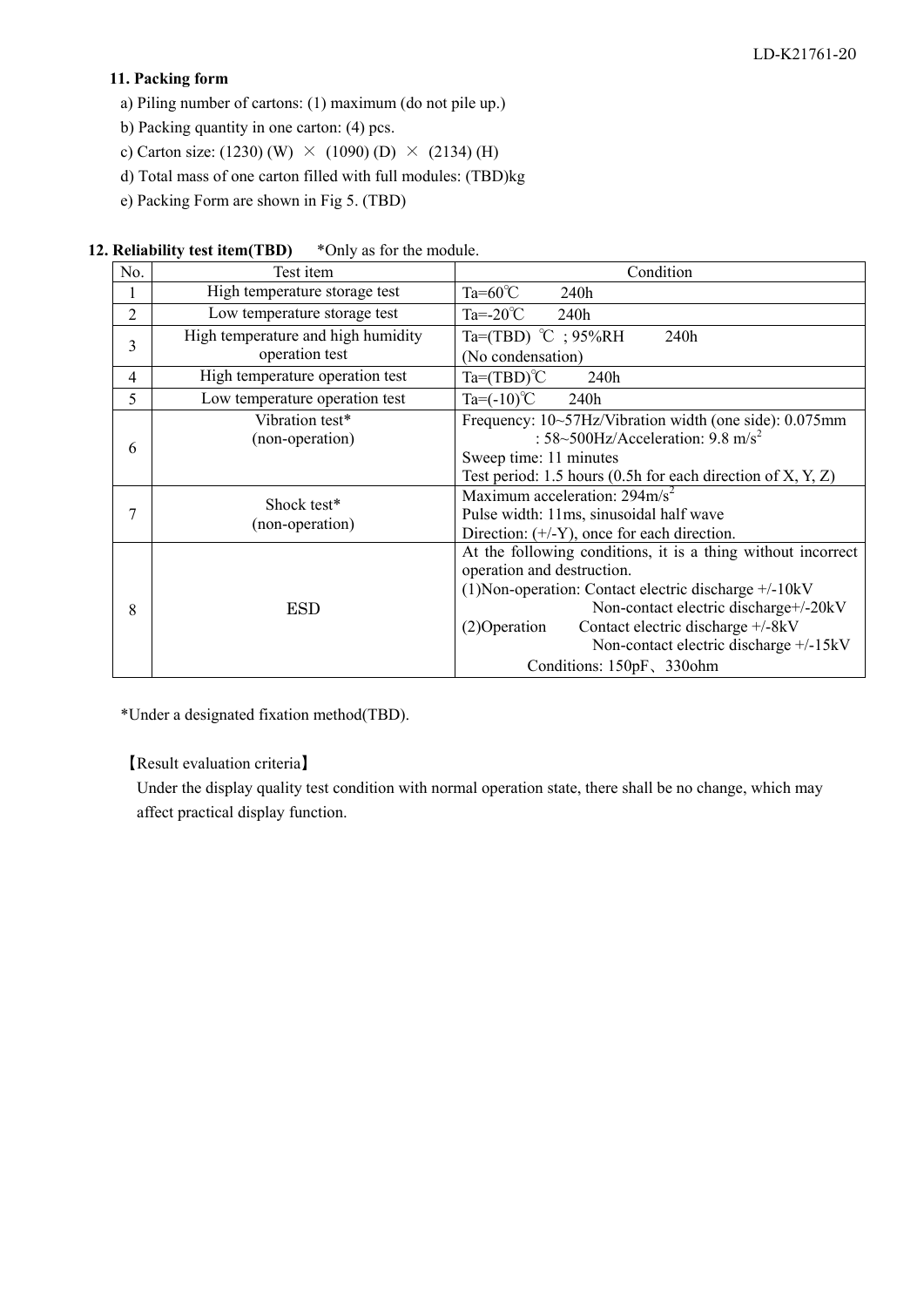#### **13. Others**

1)Lot No. Label (T.B.D.)

The label that displays SHARP,product model(LK816D3LA1x),a product number is stuck on the back of the module.



3) Adjusting volume have been set optimally before shipment, so do not change any adjusted value.

If adjusted value is changed, the specification may not be satisfied.

- 4) Disassembling the module can cause permanent damage and should be strictly avoided.
- 5) Please be careful since image retention may occur when a fixed pattern is displayed for a long time.
- 6) Cold cathode fluorescent lamp in LCD PANEL contains a small amount of mercury. Please follow local ordinances or regulations for disposal. It is displaying the label in the module back.

COLD CATHODE FLUORESCENT LAMP IN LCD PANEL CONTAINS A SMALL AMOUNT OF MERCURY, PLEASE FOLLOW LOCAL ORDINANCES OR REGULATION FOR DISPOSAL 当該液晶ディスプレイパネルは蛍光管が組み込まれていますので、地方自 治体の条例、または、規則に従って廃棄ください。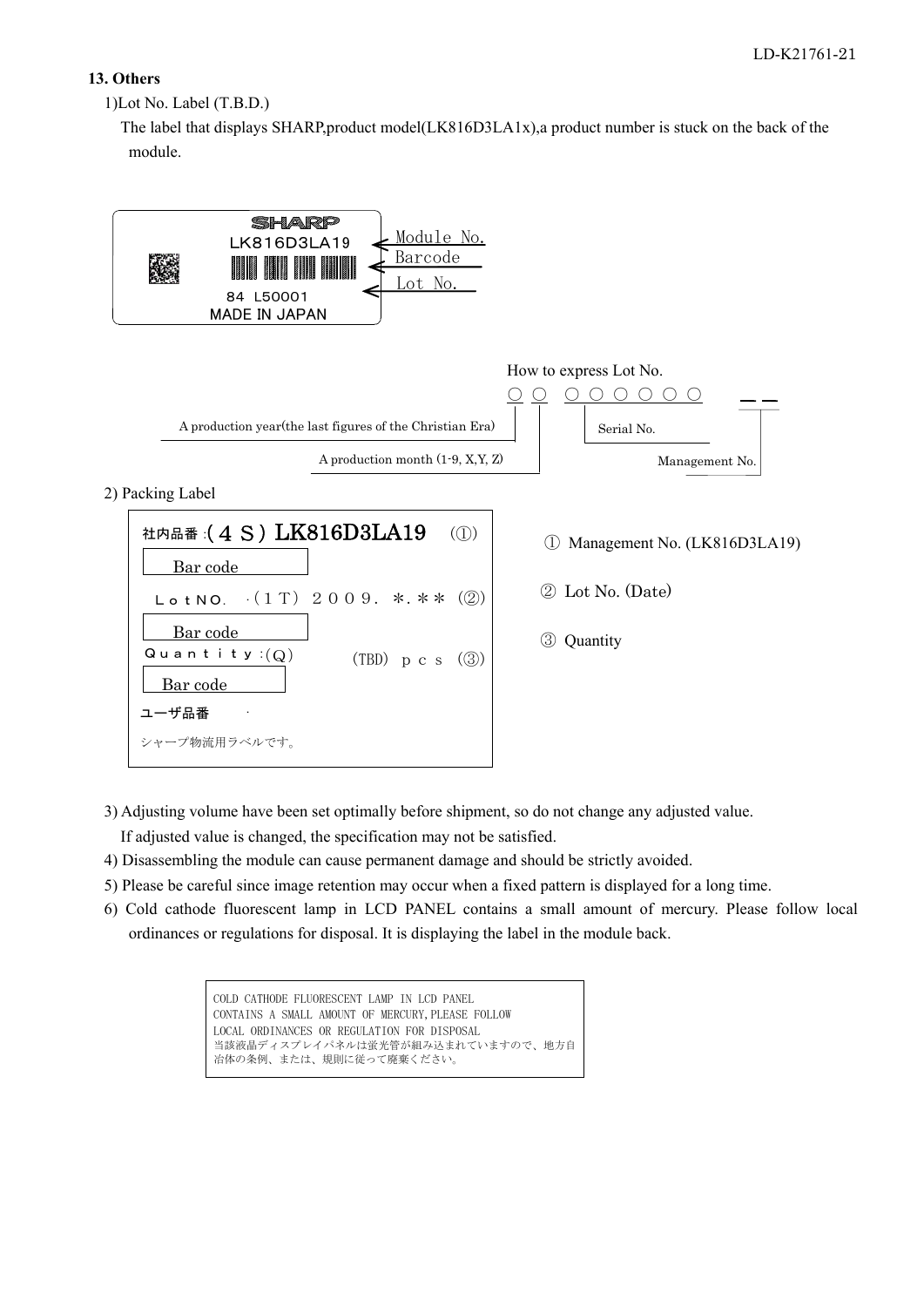- 7) Lead-free soldering is applied.
- 8) This module is corresponded to RoHS
- 9) The chemical compound, which causes the destruction of ozone layer, is not being used.
- 10) Rust on the module is not taken up a problem.
- 11) Appearance quality and standard are referred to the outgoing incoming inspections.

#### **14. Carton storage condition**

|  | Temperature                                                                | $0^{\circ}$ C to 40 $^{\circ}$ C                                                      |
|--|----------------------------------------------------------------------------|---------------------------------------------------------------------------------------|
|  | Humidity                                                                   | 95%RH or less                                                                         |
|  | Reference condition : $20^{\circ}\text{C}$ to 35°C, 85%RH or less (summer) |                                                                                       |
|  |                                                                            | : $5^{\circ}$ C to $15^{\circ}$ C, $85\%$ RH or less (winter)                         |
|  |                                                                            | • the total storage time $(40^{\circ}C, 95\%RH)$ : 240h or less                       |
|  | Sunlight                                                                   | Be sure to shelter a product from the direct sunlight.                                |
|  | Atmosphere                                                                 | Harmful gas, such as acid and alkali which bites electronic components and/or         |
|  |                                                                            | wires must not be detected.                                                           |
|  | <b>Notes</b>                                                               | Be sure to put cartons on palette or base, don't put it on floor, and store them with |
|  |                                                                            | removing from wall                                                                    |
|  |                                                                            | Please take care of ventilation in storehouse and around cartons, and control         |
|  |                                                                            | changing temperature is within limits of natural environment                          |
|  |                                                                            | Please keep LCD module in Portrait position.                                          |
|  |                                                                            | (The long side of LCD module is placed vertically)                                    |
|  | Storage life                                                               | 1 year                                                                                |